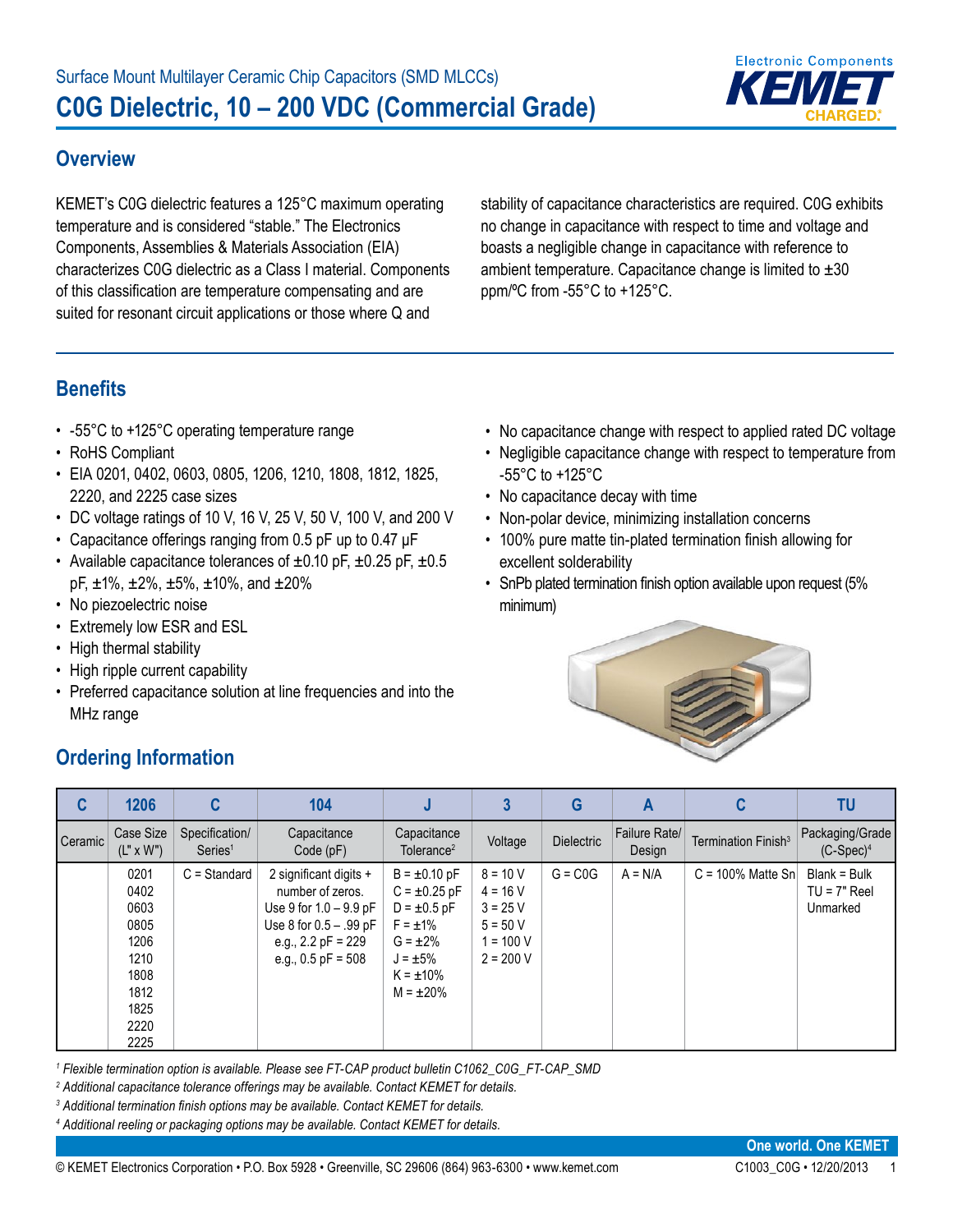#### **Dimensions – Millimeters (Inches)**



| <b>EIA</b><br><b>Size</b><br>Code | <b>Metric</b><br><b>Size</b><br><b>Code</b> | Length                          | W<br><b>Width</b>               | <b>Thickness</b>                    | B<br><b>Bandwidth</b>           | S<br><b>Separation</b><br><b>Minimum</b> | <b>Mounting</b><br><b>Technique</b> |
|-----------------------------------|---------------------------------------------|---------------------------------|---------------------------------|-------------------------------------|---------------------------------|------------------------------------------|-------------------------------------|
| 0201                              | 0603                                        | $0.60(.024) \pm 0.03(.001)$     | $0.30(.012) \pm 0.03(.001)$     |                                     | $0.15(.006) \pm 0.05(.002)$     | N/A                                      |                                     |
| 0402                              | 1005                                        | $1.00$ (.040) $\pm$ 0.05 (.002) | $0.50$ (.020) $\pm$ 0.05 (.002) |                                     | $0.30$ (.012) $\pm$ 0.10 (.004) | 0.30(.012)                               | Solder Reflow Only                  |
| 0603                              | 1608                                        | $1.60$ (.063) $\pm$ 0.15 (.006) | $0.80(.032) \pm 0.15(.006)$     |                                     | $0.35(.014) \pm 0.15(.006)$     | 0.70(0.028)                              |                                     |
| 0805                              | 2012                                        | $2.00(.079) \pm 0.20(.008)$     | $1.25(.049) \pm 0.20(.008)$     |                                     | $0.50(0.02) \pm 0.25(.010)$     | 0.75(.030)                               | Solder Wave or<br>Solder Reflow     |
| 1206                              | 3216                                        | $3.20(.126) \pm 0.20(.008)$     | $1.60$ (.063) $\pm$ 0.20 (.008) |                                     | $0.50(0.02) \pm 0.25(.010)$     |                                          |                                     |
| 1210                              | 3225                                        | $3.20(.126) \pm 0.20(.008)$     | $2.50(.098) \pm 0.20(.008)$     | See Table 2 for<br><b>Thickness</b> | $0.50(0.02) \pm 0.25(.010)$     |                                          |                                     |
| 1808                              | 4520                                        | $4.70(.185) \pm 0.50(.020)$     | $2.00(.079) \pm 0.20(.008)$     |                                     | $0.60(.024) \pm 0.35(.014)$     |                                          |                                     |
| 1812                              | 4532                                        | $4.50$ (.177) $\pm$ 0.30 (.012) | $3.20(.126) \pm 0.30(.012)$     |                                     | $0.60$ (.024) $\pm$ 0.35 (.014) | N/A                                      |                                     |
| 1825                              | 4564                                        | $4.50(.177) \pm 0.30(.012)$     | $6.40(.252) \pm 0.40(.016)$     |                                     | $0.60$ (.024) $\pm$ 0.35 (.014) |                                          | Solder Reflow Only                  |
| 2220                              | 5650                                        | $5.70$ (.224) $\pm$ 0.40 (.016) | $5.00$ (.197) $\pm$ 0.40 (.016) |                                     | $0.60(.024) \pm 0.35(.014)$     |                                          |                                     |
| 2225                              | 5664                                        | $5.60(.220) \pm 0.40(.016)$     | $6.40(.248) \pm 0.40(.016)$     |                                     | $0.60$ (.024) $\pm$ 0.35 (.014) |                                          |                                     |

# **Applications**

Typical applications include critical timing, tuning, circuits requiring low loss, circuits with pulse, high current, decoupling, bypass, filtering, transient voltage suppression, blocking and energy storage.

### **Qualification/Certification**

Commercial Grade products are subject to internal qualification. Details regarding test methods and conditions are referenced in Table 4, Performance and Reliability.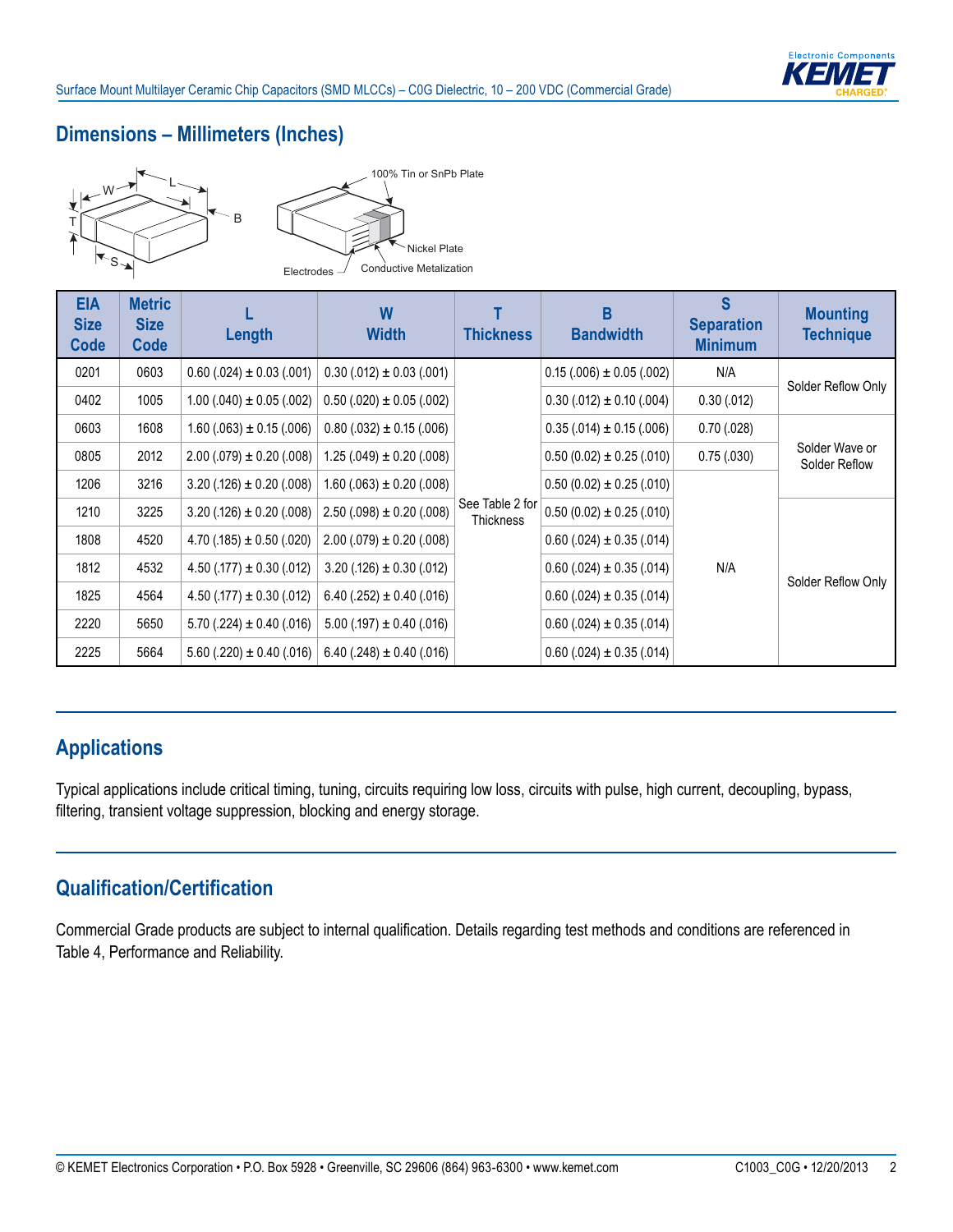

### **Environmental Compliance**

RoHS Compliant.



# **Electrical Parameters/Characteristics**

| <b>Item</b>                                                        | <b>Parameters/Characteristics</b>                                                                    |
|--------------------------------------------------------------------|------------------------------------------------------------------------------------------------------|
| Operating Temperature Range                                        | -55°C to +125°C                                                                                      |
| Capacitance Change with Reference to +25°C and 0 VDC Applied (TCC) | $\pm 30$ ppm/°C                                                                                      |
| Aging Rate (Maximum % Capacitance Loss/Decade Hour)                | $0\%$                                                                                                |
| Dielectric Withstanding Voltage (DWV)                              | 250% of rated voltage<br>(5 ±1 seconds and charge/discharge not exceeding 50 mA)                     |
| Dissipation Factor (DF) Maximum Limit @ 25°C                       | $0.1\%$                                                                                              |
| Insulation Resistance (IR) Limit @ 25°C                            | 1,000 megohm microfarads or 100 G $\Omega$<br>(Rated voltage applied for 120 $\pm$ 5 seconds @ 25°C) |

*To obtain IR limit, divide MΩ-µF value by the capacitance and compare to GΩ limit. Select the lower of the two limits.*

*Capacitance and Dissipation Factor (DF) measured under the following conditions:*

*1 MHz ±100 kHz and 1.0 Vrms ±0.2 V if capacitance ≤ 1,000 pF*

*1 kHz ±50 Hz and 1.0 Vrms ±0.2 V if capacitance > 1,000 pF*

*Note: When measuring capacitance it is important to ensure the set voltage level is held constant. The HP4284 and Agilent E4980 have a feature known as Automatic Level Control (ALC). The ALC feature should be switched to "ON."*

### **Post Environmental Limits**

|                   |                     |                      | <b>High Temperature Life, Biased Humidity, Moisture Resistance</b> |                      |                                          |
|-------------------|---------------------|----------------------|--------------------------------------------------------------------|----------------------|------------------------------------------|
| <b>Dielectric</b> | Rated DC<br>Voltage | Capacitance<br>Value | <b>I</b> Dissipation Factor <b>I</b><br>(Maximum %)                | Capacitance<br>Shift | Insulation<br>Resistance                 |
| C <sub>0</sub> G  | All                 | All                  | 0.5                                                                |                      | 0.3% or ±0.25 pF 110% of Initial Limit I |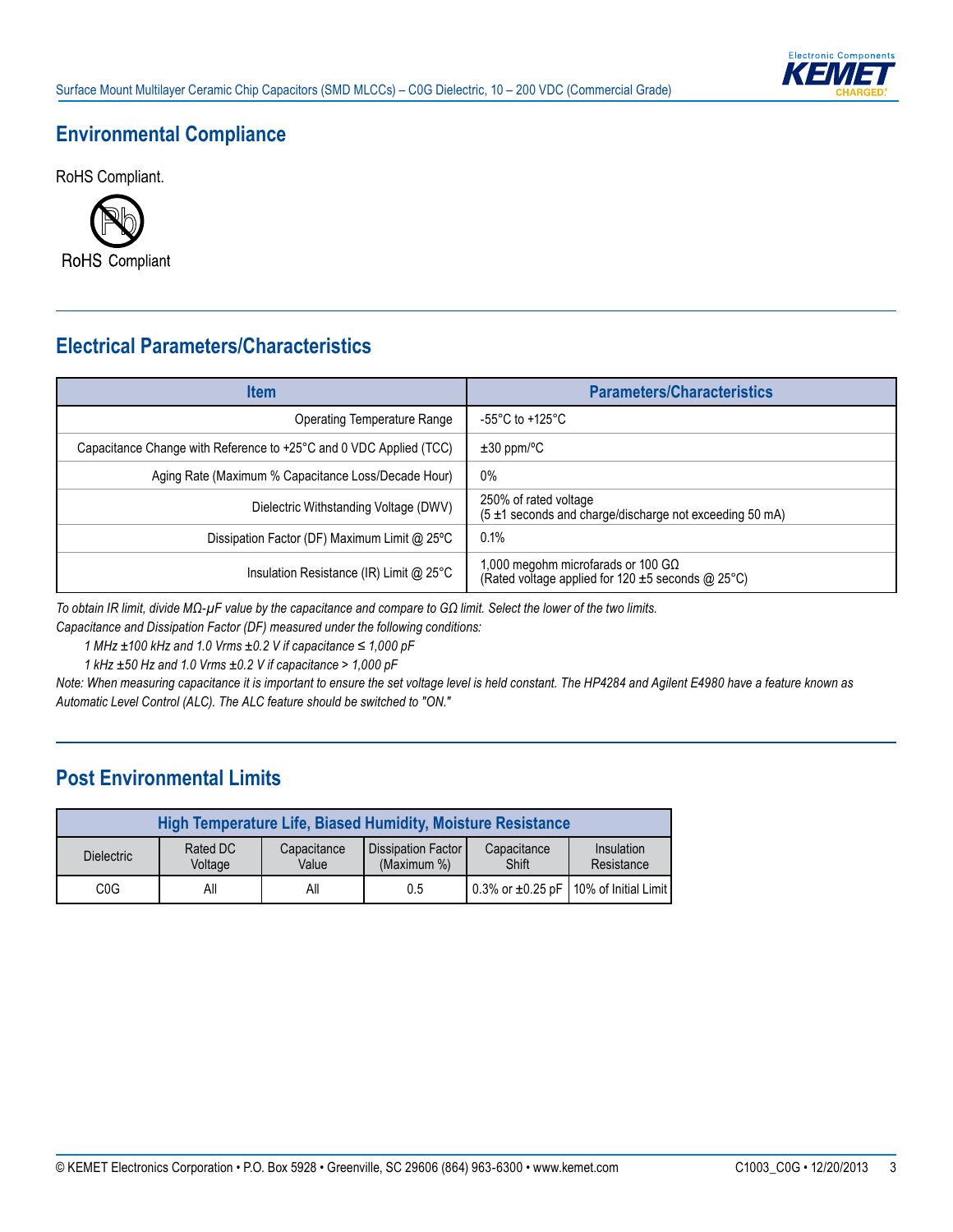

# **Table 1A – Capacitance Range/Selection Waterfall (0201 – 1206 Case Sizes)**

|                         | Cap                     |           | <b>Case Size /</b>              | <b>Series</b>    |                     |                          |           |                 | <b>C0201C</b>     |                      |                        |                        |                        | <b>C0402C</b>          |                        |                                                                                                   |          |                        | <b>C0603C</b>             |              |                |                  |                                          |                              |           | <b>C0805C</b>        |                  |                                  |                    |                 |               | <b>C1206C</b> |                      |                  |
|-------------------------|-------------------------|-----------|---------------------------------|------------------|---------------------|--------------------------|-----------|-----------------|-------------------|----------------------|------------------------|------------------------|------------------------|------------------------|------------------------|---------------------------------------------------------------------------------------------------|----------|------------------------|---------------------------|--------------|----------------|------------------|------------------------------------------|------------------------------|-----------|----------------------|------------------|----------------------------------|--------------------|-----------------|---------------|---------------|----------------------|------------------|
| <b>Capacitance</b>      | <b>Code</b>             |           |                                 |                  | <b>Voltage Code</b> |                          |           | 8               | 4                 | 3                    | 8                      | 4                      | 3                      | 5                      | 1                      | $\mathbf{2}$                                                                                      | 8        | 4                      | 3                         | 5            | 1              | $\boldsymbol{2}$ | 8                                        | 4                            | 3         | 5                    | 1                | 2                                | 8                  | 4               | 3             | 5             | 1                    | 2                |
|                         |                         |           | Rated Voltage (VDC)             |                  |                     |                          |           | \$,             | ڥ                 | 25                   | Ş                      | ې                      | 25                     | ន                      | $\tilde{e}$            | 200                                                                                               | ş        | ې                      | 25                        | ន            | $\tilde{e}$    | 200              | ۵Ļ                                       | ې                            | 25        | ន                    | $\frac{6}{2}$    | 200                              | \$,                | ې               | 25            | ន             | $\epsilon$           | $\overline{200}$ |
|                         |                         |           | Capacitance<br><b>Tolerance</b> |                  |                     |                          |           |                 |                   |                      |                        |                        |                        |                        |                        | <b>Product Availability and Chip Thickness Codes</b><br>See Table 2 for Chip Thickness Dimensions |          |                        |                           |              |                |                  |                                          |                              |           |                      |                  |                                  |                    |                 |               |               |                      |                  |
| 0.50 & 0.75 pF          | 508 & 758<br>109 - 919* | B C<br>C. | D<br>D                          |                  |                     |                          |           |                 |                   |                      | BB<br><b>BB</b>        | BB                     | <b>BB</b><br><b>BB</b> | <b>BB</b><br><b>BB</b> |                        |                                                                                                   | CВ       | CB                     | CB                        | CB           | CB             |                  | CB   DC                                  | <b>DC</b>                    | DC        | DC                   | DC               | DC                               |                    |                 |               |               |                      |                  |
| $1.0 - 9.1$ pF'<br>10pF | 100                     | B         |                                 | F<br>G           | J                   | Κ                        | M         | AB <sup>1</sup> | $ AB^1 AB^1$      |                      | <b>BB</b>              | BB<br><b>BB</b>        | <b>BB</b>              | BB                     |                        |                                                                                                   | CВ<br>CВ | CB<br><b>CB</b>        | CB<br>CB                  | CB<br>CB     | CB<br>CB       | CB<br>CB         | DC<br>DC                                 | DC<br>DC                     | DC<br>DC  | <b>DC</b><br>DC      | DC<br>DC         | DC<br>DC                         | EB<br>EB           | EB<br>EB        | EB<br>EB      | EB<br>EB      | EB<br>EB             | EB<br>EB         |
| 11 pF                   | 110                     |           |                                 | G<br>F           | J                   | Κ                        | M         |                 |                   |                      | <b>BB</b>              | <b>BB</b>              | <b>BB</b>              | BB                     |                        |                                                                                                   | СВ       | CB                     | CB                        | CB           | CB             | CB               | DC                                       | DC                           | DC        | <b>DC</b>            | DC               | DC                               | EB                 | EB              | EB            | EB            | EB                   | EB               |
| 12 pF                   | 120                     |           |                                 | G<br>F           | J                   | Κ                        | M         |                 | $AB^2 AB^2 AB^2$  |                      | <b>BB</b>              | <b>BB</b>              | <b>BB</b>              | <b>BB</b>              |                        |                                                                                                   | CB       | CB                     | CB                        | CB           | CB             | CB               | DC                                       | DC                           | DC        | DC                   | DC               | DC                               | EB                 | EB              | EB            | EB            | EB                   | EB               |
| 13 pF<br>15 pF          | 130<br>150              |           |                                 | G<br>F<br>G<br>F | J<br>J              | Κ<br>Κ                   | M<br>М    |                 | $AB^2 AB^2 AB^2$  |                      | BB<br>BB               | BB<br>BB               | BB<br>BB               | BB<br>BB               |                        |                                                                                                   | CВ<br>CВ | CВ<br>CВ               | СB<br>СB                  | CB<br>CB     | СB<br>СB       | СB<br>СB         | DC<br>DC                                 | DC<br>DC                     | DC<br>DC  | DC<br>DC             | DC<br>DC         | DC<br>DC                         | EB<br>EB           | EB<br>EB        | EB<br>EB      | EB<br>EB      | EB<br>EB             | EB<br>EB         |
| 16 pF                   | 160                     |           |                                 | G<br>F           | J                   | Κ                        | M         |                 |                   |                      | BB                     | BB                     | BB                     | BB                     |                        |                                                                                                   | CВ       | СB                     | CB                        | CB           | CB             | СB               | DC                                       | DC                           | DC        | DC                   | DC               | DC                               | EB                 | EB              | EB            | EB            | EB                   | EB               |
| 18 pF                   | 180                     |           |                                 | G<br>F           | J                   | Κ                        | M         |                 | $AB^2 AB^2 AB^2$  |                      | BB                     | BB                     | BB                     | BB                     |                        |                                                                                                   | CВ       | <b>CB</b>              | CB                        | CB           | CB             | СB               | DC                                       | DC                           | DC        | DC                   | DC               | DC                               | EB                 | EB              | EB            | EB            | EB                   | EB               |
| 20 pF                   | 200                     |           |                                 | G<br>F           | J                   | Κ                        | M         |                 |                   |                      | BB                     | BB                     | BB                     | BB                     |                        |                                                                                                   | CВ       | CВ                     | CB                        | CB           | CB             | CB               | DC                                       | DC                           | DC        | DC                   | DC               | DC                               | EB                 | EB              | EB            | EB            | EB                   | EB               |
| 22 pF                   | 220                     |           |                                 | G<br>F           | J                   | Κ                        | M         |                 | $AB^2 AB^2 AB^2$  |                      | <b>BB</b>              | <b>BB</b>              | <b>BB</b>              | BB                     |                        |                                                                                                   | СB       | <b>CB</b>              | CB                        | CB           | CB             | CB               | DE                                       | DE                           | DE        | DE                   | DC               | DC                               | EB                 | EB              | EB            | EB            | EB                   | EB               |
| 24 pF<br>27 pF          | 240<br>270              |           |                                 | G<br>F<br>F<br>G | J<br>J              | Κ<br>Κ                   | M<br>M    |                 |                   | $AB^2 AB^2 AB^2$     | <b>BB</b><br><b>BB</b> | <b>BB</b><br><b>BB</b> | <b>BB</b><br><b>BB</b> | <b>BB</b><br><b>BB</b> |                        |                                                                                                   | CВ<br>CB | <b>CB</b><br><b>CB</b> | CB<br>CB                  | CB<br>CB     | CB<br>CB       | CB<br>CB         | DC<br>DC                                 | DC<br>DC                     | DC<br>DC  | DC<br>DC             | DC<br>DC         | DC<br>DC                         | EB<br>EB           | EB<br>EB        | EB<br>EB      | EB<br>EB      | EB<br>EB             | EB<br>EB         |
| 30 pF                   | 300                     |           |                                 | G<br>F           | J                   | Κ                        | M         |                 |                   |                      | <b>BB</b>              | <b>BB</b>              | <b>BB</b>              | <b>BB</b>              |                        |                                                                                                   | CВ       | <b>CB</b>              | CB                        | CB           | CB             | CB               | DC                                       | DC                           | DC        | <b>DC</b>            | DC               | DC                               | EB                 | EB              | EB            | EB            | EB                   | EB               |
| 33 pF                   | 330                     |           |                                 | F<br>G           | J                   | Κ                        | M         |                 |                   | $AB^2 AB^2 AB^2$     | <b>BB</b>              | <b>BB</b>              | <b>BB</b>              | <b>BB</b>              |                        |                                                                                                   | CВ       | CB                     | CB                        | CB           | CB             | CB               | $\overline{DC}$                          | DC                           | DC        | DC                   | DC               | DC                               | EB                 | EB              | EB            | EB            | EB                   | EB               |
| 36 pF                   | 360                     |           |                                 | G<br>F           | J                   | Κ                        | M         |                 |                   |                      | BB                     | BB                     | BB                     | BB                     |                        |                                                                                                   | СВ       | CВ                     | СB                        | CB           | CB             | СB               | DC                                       | DC                           | DC        | DC                   | DC               | DC                               | EB                 | EB              | EB            | EB            | EB                   | EB               |
| 39 pF<br>43 pF          | 390<br>430              |           |                                 | G<br>F<br>G<br>F | J<br>J              | Κ<br>Κ                   | М<br>M    |                 | $AB^2 AB^2 AB^2$  |                      | BB<br>BB               | BB<br>BB               | BB<br>BB               | BB<br>BB               |                        |                                                                                                   | CВ<br>CВ | CВ<br>CВ               | CВ<br>СB                  | CB<br>CB     | CB<br>CB       | CB<br>CB         | DC<br>DC                                 | DC<br>DC                     | DC<br>DC  | DC<br>DC             | DC<br>DC         | DC<br>DC                         | EB<br>EB           | EB<br>EB        | EB<br>EB      | EB<br>EB      | EB<br>EB             | EB<br>EB         |
| 47 pF                   | 470                     |           |                                 | G<br>F           | J                   | Κ                        | М         |                 | $ AB^2 AB^2 AB^2$ |                      | <b>BB</b>              | BB                     | BB                     | BB                     |                        |                                                                                                   | CВ       | CВ                     | СB                        | CB           | CB             | CВ               | DC                                       | DC                           | DC        | DC                   | DC               | DC                               | EB                 | EB              | EB            | EB            | EB                   | EB               |
| 51 pF                   | 510                     |           |                                 | G<br>F           | J                   | Κ                        | M         |                 |                   |                      | BB                     | BB                     | BB                     | BB                     |                        |                                                                                                   | СB       | CВ                     | CB                        | CB           | CB             | CB               | DC                                       | DC                           | DC        | DC                   | DC               | DC                               | EB                 | EB              | EB            | EB            | EB                   | EB               |
| 56 pF                   | 560                     |           |                                 | F<br>G           | J                   | Κ                        | M         |                 |                   | $AB^2$ $AB^2$ $AB^2$ | <b>BB</b>              | <b>BB</b>              | <b>BB</b>              | BB                     |                        |                                                                                                   | CВ       | CB                     | CB                        | CB           | CB             | CB               | DC                                       | DC                           | DC        | DC                   | DC               | DC                               | EB                 | EB              | EB            | EB            | EB                   | EB               |
| 62 pF                   | 620                     |           |                                 | G<br>F           | J                   | Κ                        | M         |                 |                   |                      | BB                     | <b>BB</b>              | <b>BB</b>              | <b>BB</b>              |                        |                                                                                                   | CВ       | СB                     | CB                        | CB           | CB             | CB               | DC                                       | DC                           | DC        | DC                   | DC               | DC                               | EB                 | EB              | EB            | EB            | EB                   | EB               |
| 68 pF<br>75 pF          | 680<br>750              |           |                                 | G<br>F<br>G<br>F | J<br>J              | Κ<br>Κ                   | M<br>M    |                 |                   | $AB^2 AB^2 AB^2$     | <b>BB</b><br><b>BB</b> | <b>BB</b><br><b>BB</b> | <b>BB</b><br><b>BB</b> | <b>BB</b><br><b>BB</b> |                        |                                                                                                   | СВ<br>CВ | <b>CB</b><br><b>CB</b> | CB<br>CB                  | CB<br>CB     | CB<br>CB       | CB<br>CB         | $\overline{D}C$<br>DC                    | DC<br>DC                     | DC<br>DC  | DC<br>DC             | DC<br>DC         | DC<br>DC                         | EB<br>EB           | EB<br>EB        | EB<br>EB      | EB<br>EB      | EB<br>EB             | EB<br>EB         |
| 82 pF                   | 820                     |           |                                 | G<br>F           | J                   | Κ                        | M         |                 | $AB^2 AB^2 AB^2$  |                      | <b>BB</b>              | <b>BB</b>              | <b>BB</b>              | <b>BB</b>              |                        |                                                                                                   | CB       | <b>CB</b>              | CB                        | CB           | CB             | CB               | $\overline{D}C$                          | DC                           | DC        | DC                   | DC               | DC                               | EB                 | EB              | EB            | EB            | EB                   | EB               |
| 91 pF                   | 910                     |           |                                 | G<br>F           | J                   | Κ                        | М         |                 |                   |                      | BB                     | BB                     | BB                     | BB                     |                        |                                                                                                   | CВ       | CВ                     | CB                        | CB           | CB             | СB               | DC                                       | DC                           | DC        | DC                   | DC               | DC                               | EB                 | EB              | EB            | EB            | EB                   | EB               |
| 100 pF                  | 101                     |           |                                 | G<br>F           | J                   | Κ                        | М         |                 | $AB^2 AB^2 AB^2$  |                      | BB                     | BB                     | BB                     | BB                     | BB                     | BB                                                                                                | СB       | CB                     | CB                        | CF           | СB             | CB               | DC                                       | DC                           | DC        | DC                   | DC               | DC                               | EB                 | EB              | EB            | EB            | EB                   | EB               |
| 110 - 270 pF'           | 111 - 271'<br>301       |           |                                 | G<br>F<br>G<br>F | J<br>J              | Κ<br>Κ                   | M<br>M    |                 |                   |                      | BB<br>BB               | BB<br>BB               | BB<br>BB               | BB<br>BB               | BB<br>BB               | BB<br><b>BD</b>                                                                                   | CВ<br>CВ | CВ<br>CB               | СB<br>CВ                  | CB<br>CB     | CB<br>CB       | CB<br>CB         | DC<br>DC                                 | DC<br>DC                     | DC<br>DC  | DC<br>DC             | DC<br>DC         | DC<br>DC                         | EB<br>EB           | EB<br>EB        | EB<br>EB      | EB<br>EB      | EB<br>EB             | EB<br>EB         |
| 300 pF<br>330 pF        | 331                     |           |                                 | G<br>F.          | J                   | Κ                        | M         |                 |                   |                      | BB                     | BB                     | BB                     | BB                     | BB                     | <b>BD</b>                                                                                         | CB       | CВ                     | СB                        | CF           | CB             | СB               | DC                                       | DC                           | DC        | DC                   | DC               | DC                               | EB                 | EB              | EB            | EB            | EB                   | EB               |
| 360 pF                  | 361                     |           |                                 | G<br>F           | J                   | Κ                        | M         |                 |                   |                      | <b>BB</b>              | <b>BB</b>              | BB                     | <b>BB</b>              | <b>BB</b>              |                                                                                                   | CВ       | CB                     | CB                        | CB           | CB             | CB               | DC                                       | DC                           | DC        | DC                   | DC               | DC                               | EB                 | EB              | EB            | EB            | EB                   | EB               |
| 390 pF                  | 391                     |           |                                 | G<br>F           | J                   | Κ                        | M         |                 |                   |                      | <b>BB</b>              | <b>BB</b>              | BB                     | <b>BB</b>              | <b>BB</b>              |                                                                                                   | CВ       | CB                     | CB                        | CB           | CB             | CB               | DC                                       | DC                           | DC        | DC                   | DC               | DC                               | EB                 | EB              | EB            | EB            | EB                   | EB               |
| 430 pF                  | 431                     |           |                                 | G<br>F           | J                   | Κ                        | M         |                 |                   |                      | <b>BB</b>              | <b>BB</b>              | <b>BB</b>              | <b>BB</b>              | <b>BB</b>              |                                                                                                   | CB       | CB                     | CB                        | CB           | CB             | CB               | DC                                       | DC                           | DC        | DC                   | DC               | DC                               | EB                 | EB              | EB            | EB            | EB                   | EB               |
| 470 pF<br>510 pF        | 471<br>511              |           |                                 | G<br>F<br>G<br>F | J<br>J              | Κ<br>Κ                   | M<br>M    |                 |                   |                      | <b>BB</b><br><b>BB</b> | <b>BB</b><br><b>BB</b> | <b>BB</b><br><b>BB</b> | BB<br><b>BB</b>        | <b>BB</b><br><b>BB</b> |                                                                                                   | CB<br>СB | CB<br>CB               | CB<br>CB                  | CB<br>CB     | CB<br>CB       | CB<br>CB         | DC<br>DC                                 | DC<br>DC                     | DC<br>DC  | DC<br>DC             | DC<br>DC         | <b>DD</b><br>DC                  | EB<br>EB           | EB<br>EB        | EB<br>EB      | EB<br>EB      | EB<br>EB             | EB<br>EB         |
| 560 pF                  | 561                     |           |                                 | G<br>F           | J                   | Κ                        | М         |                 |                   |                      | BB                     | BB                     | BB                     | BB                     | BB                     |                                                                                                   | CВ       | CВ                     | СB                        | CB           | CB             | СB               | DC                                       | DC                           | DC        | DC                   | DC               | DC                               | EB                 | EB              | EB            | EB            | EB                   | EB               |
| 620 pF                  | 621                     |           |                                 | G<br>F           | J                   | Κ                        | М         |                 |                   |                      | BB                     | BB                     | BB                     | BB                     | BB                     |                                                                                                   | CВ       | СB                     | CB                        | CB           | СB             | CВ               | DC                                       | DC                           | DC        | DC                   | DC               | DC                               | EB                 | EB              | EB            | EB            | EB                   | EB               |
| 680 pF                  | 681                     |           |                                 | G<br>F           | J                   | Κ                        | М         |                 |                   |                      | BB                     | BB                     | BB                     | BB                     | BB                     |                                                                                                   | CВ       | CВ                     | CB                        | CB           | CB             | СB               | DC                                       | DC                           | DC        | DC                   | DC               | DC                               | EB                 | EB              | EB            | EB            | EB                   | EB               |
| 750 pF<br>820 pF        | 751<br>821              |           |                                 | G<br>F<br>G<br>F | J<br>J              | Κ<br>Κ                   | М<br>М    |                 |                   |                      | BB<br>BB               | BB<br>BB               | BB<br>BB               | BB<br>BB               | BB<br>BB               |                                                                                                   | CВ<br>CВ | CВ<br>CВ               | CB<br>СB                  | CB<br>CB     | CB<br>CB       | CВ<br>СB         | DC<br>DC                                 | DC<br>DC                     | DC<br>DC  | DC<br>DC             | DC<br>DC         | DC<br>DC                         | EB<br>EB           | EB<br>EB        | EB<br>EB      | EB<br>EB      | EB<br>EB             | EB<br>EB         |
| 910 pF                  | 911                     |           |                                 | F.<br>G          | J                   | Κ                        | M         |                 |                   |                      | <b>BB</b>              | <b>BB</b>              | BB                     | <b>BB</b>              | <b>BB</b>              |                                                                                                   | CB       | CB                     | CB                        | CB           | CB             |                  | CB DC                                    | DC                           | DC        | DC                   | <b>DD</b>        | <b>DD</b>                        | EB                 | EB              | EB            | EB            | EB                   | EB               |
| 1,000 pF                | 102                     |           |                                 | G                | J                   | $K \mid$                 | M         |                 |                   |                      | BB                     | BB                     | BB                     | BB                     | <b>BB</b>              |                                                                                                   | CВ       | CB                     | CB                        | CB           | CB             |                  | $CB$ DC                                  |                              | $DC$ $DC$ | DC                   | DD               | DD                               | EB                 | EB              | EB            | EB            | EB                   | EB               |
| 1,100 pF                | 112                     |           |                                 | G<br>F           | J                   | $\mathsf{K}$             | M         |                 |                   |                      | <b>BB</b>              | BB                     | $\overline{BB}$        | BB                     |                        |                                                                                                   | CВ       | CB                     | CB                        | CB           | CB             |                  |                                          |                              |           | CH DC DC DC DC       |                  | $DC$ $DC$                        | EB                 | EB              | EB            | EB            | EB                   | ${\sf EB}$       |
| 1,200 pF                | 122                     |           |                                 | $\vert$ G<br>F   | $\sf J$             | $K \vert$                | ${\sf M}$ |                 |                   |                      | <b>BB</b>              |                        | BB BB                  | <b>BB</b>              |                        |                                                                                                   | CВ       | CB                     | CB CB CB                  |              |                |                  |                                          |                              |           |                      |                  | $CH$ DC DC DC DC DC DC           | EB                 | $EB$            | $\mathsf{EB}$ | EB            | $EB$ $EB$            |                  |
| 1,300 pF<br>1,500 pF    | 132<br>152              |           |                                 | F G<br>G<br>F.   | J<br>J              | $K \mid M$<br>$K \mid M$ |           |                 |                   |                      | BB<br>BB               |                        | $BB$ $BB$<br>BB BB     | <b>BB</b><br>BB        |                        |                                                                                                   | CB<br>СВ | CB                     | CB CB CB CB<br>CB         |              | CB   CB        |                  | CH DD                                    |                              |           | $DD$ $DD$ $DD$       | DD               | CH DD DD DD DD DD DC EB<br>DC    | EB                 | EB<br>EB        | EB<br>EB      | EB<br>EB      | $EC$ EC<br> ED EC    |                  |
| 1,600 pF                | 162                     |           |                                 | F.<br>G          | J                   | Κ                        | $\vert$ M |                 |                   |                      | BB                     |                        | BB BB                  |                        |                        |                                                                                                   | СВ       | CB                     | CB                        | $CB$ $CB$    |                |                  | CH DD                                    | DD                           |           | DD DD DD             |                  | DC                               | EB                 | EB              | EB            | EB            | $ED$ $ED$            |                  |
| 1,800 pF                | 182                     |           |                                 | G<br>F.          | J                   | Κ                        | $\vert$ M |                 |                   |                      | BB                     |                        | $BB$ $BB$              |                        |                        |                                                                                                   | СB       | СB                     |                           | CB   CB   CB |                |                  | CH DD                                    |                              |           | DD   DD   DD   DD    |                  | DC                               | EB                 | EB              | EB            | EB            | ED ED                |                  |
| 2,000 pF                | 202                     |           |                                 | G<br>F.          | J                   | $K \mid M$               |           |                 |                   |                      |                        |                        | BB BB BB               |                        |                        |                                                                                                   | СB       | CB                     | CB CB CB                  |              |                |                  |                                          |                              |           | CH DC DC DC DC DC DC |                  |                                  | EB                 | $\mathsf{EB}$   | EB            | EB            | ED ED                |                  |
| 2,200 pF<br>2,400 pF    | 222<br>242              |           |                                 | G<br>F.          | J<br>F G J          | $K \mid M$<br>$K \mid M$ |           |                 |                   |                      |                        |                        | BB BB BB               |                        |                        |                                                                                                   | СB<br>CB | CB                     | CB<br>$CB$ $CB$ $CB$ $CB$ | CB CB        |                |                  | CH DC<br>DC                              |                              |           | $DC$ $DC$ $DC$ $DC$  |                  | $\overline{C}$<br>DC DC DC DC DC | EB<br>EB           | EB<br>EB        | EB<br>EB      | EB            | EE EE <br>$EB$ EC EC |                  |
|                         |                         |           | Rated Voltage (VDC)             |                  |                     |                          |           | e,              | $\mathfrak{S}$    | $25\,$               | ٥Ļ                     | ې                      | 25                     | ${\tt s}$              | $\mathsf{S}^0$         | 200                                                                                               | Ş        | $\pmb{\varphi}$        | 25                        | ${\tt s}$    | $\overline{5}$ | 200              | $\mathrel{\mathop{\mathsf{e}}\nolimits}$ | $\overset{\bullet}{\bullet}$ | 25        | ន                    | $\overline{100}$ | 200                              | $\hat{\mathbf{a}}$ | $\pmb{\varphi}$ | 25            | ន             | $\overline{5}$       | 200              |
| Capacitance             | Cap                     |           | <b>Voltage Code</b>             |                  |                     |                          |           | 8               | 4                 | 3                    | 8                      | 4                      | 3                      | 5                      | 1                      | 2                                                                                                 | 8        | 4                      | 3                         | 5            | 1              | 2                | 8                                        | 4                            | 3         | 5                    | 1                | 2                                | 8                  | 4               | 3             | 5             | 1                    | $\mathbf{2}$     |
|                         | Code                    |           | <b>Case Size / Series</b>       |                  |                     |                          |           |                 | C0201C            |                      |                        |                        |                        | C0402C                 |                        |                                                                                                   |          |                        | C0603C                    |              |                |                  |                                          |                              |           | C0805C               |                  |                                  |                    |                 |               | C1206C        |                      |                  |

\*Capacitance range Includes E24 decade values only. (i.e., 10, 11, 12, 13, 15, 16, 18, 20, 22, 24, 27, 30, 33, 36, 39, 43, 47, 51, 56, 62, 68, 75, 82 and 91). xx<sup>1</sup> Available only in D, J, K, M tolerance

xx² Available only in J, K, M tolerance.

*These products are protected under US Patents 7,172,985 & 7,670,981, other patents pending, and any foreign counterparts.*

© KEMET Electronics Corporation • P.O. Box 5928 • Greenville, SC 29606 (864) 963-6300 • www.kemet.com C1003\_C0G • 12/20/2013 4

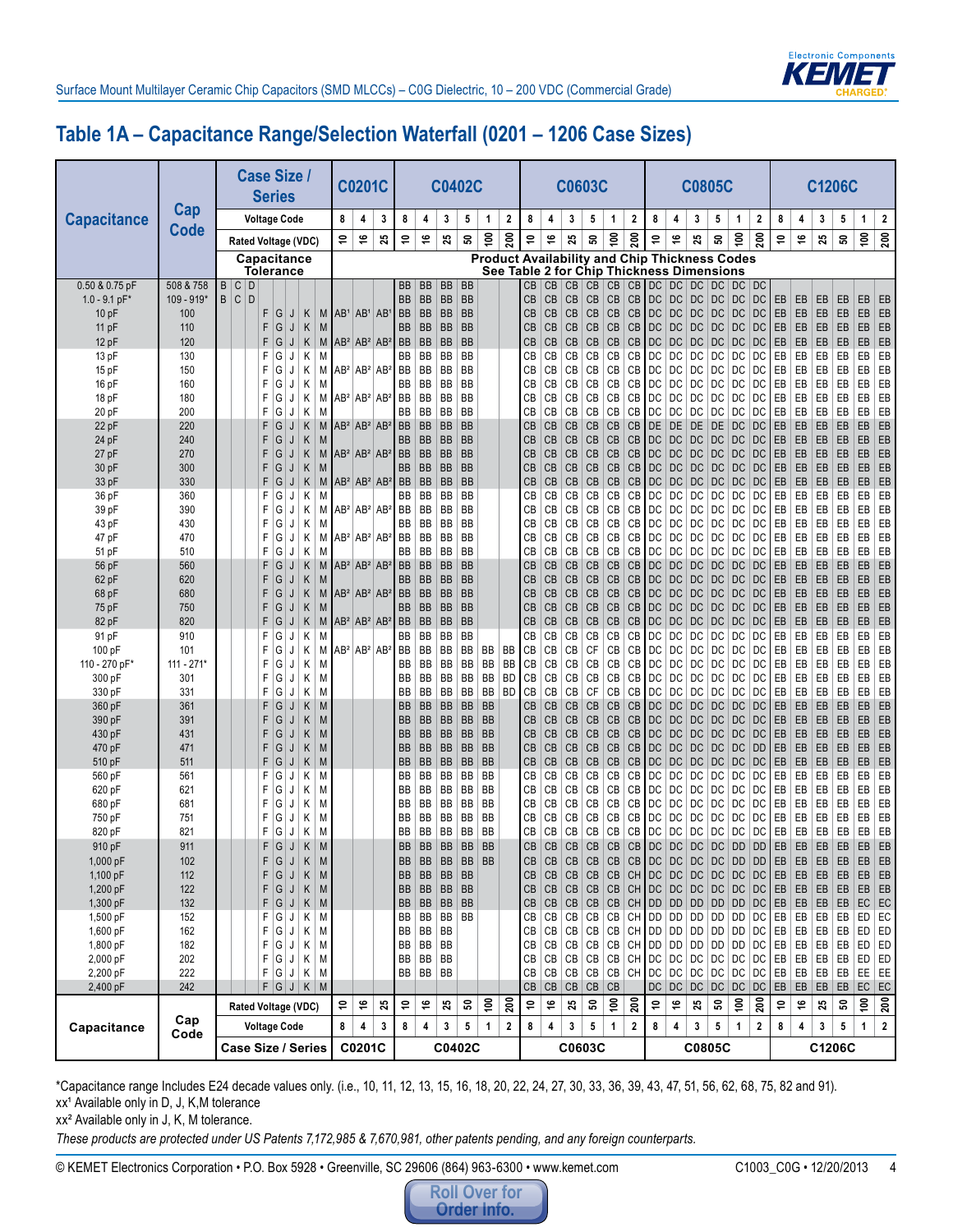

# **Table 1A – Capacitance Range/Selection Waterfall (0201 – 1206 Case Sizes) cont'd**

|                    |             |  |  | <b>Case Size /</b><br><b>Series</b> |     |    |              |   |       |   |        |   | <b>C0201C</b> |   |   | <b>C0402C</b> |    |               |             |           |           |    | <b>C0603C</b>  |               |                                                                                                   |           |           |                | <b>C0805C</b>   |                   |                         |           |    |           | C1206C    |                |                         |
|--------------------|-------------|--|--|-------------------------------------|-----|----|--------------|---|-------|---|--------|---|---------------|---|---|---------------|----|---------------|-------------|-----------|-----------|----|----------------|---------------|---------------------------------------------------------------------------------------------------|-----------|-----------|----------------|-----------------|-------------------|-------------------------|-----------|----|-----------|-----------|----------------|-------------------------|
| <b>Capacitance</b> | Cap         |  |  | <b>Voltage Code</b>                 |     |    |              |   |       | 8 |        | 4 | 3             | 8 | 4 | 3             | 5  | 1             | 2           | 8         | 4         | 3  | 5              | 1             | $\boldsymbol{2}$                                                                                  | 8         | 4         | 3              | 5               | 1                 | $\overline{\mathbf{2}}$ | 8         | 4  | 3         | 5         | $\mathbf{1}$   | $\boldsymbol{2}$        |
|                    | <b>Code</b> |  |  | Rated Voltage (VDC)                 |     |    |              |   |       | Ş |        | ۑ | 23            | Ş | 9 | 25            | ន  | $\tilde{e}$   | 200         | Ş         | ې         | 25 | ន              | $\frac{6}{2}$ | 200                                                                                               | ş         | ۑ         | 25             | ິລ              | $\tilde{e}$       | $\overline{200}$        | \$,       | ې  | 25        | ន         | $\overline{5}$ | $\overline{200}$        |
|                    |             |  |  | Capacitance<br><b>Tolerance</b>     |     |    |              |   |       |   |        |   |               |   |   |               |    |               |             |           |           |    |                |               | <b>Product Availability and Chip Thickness Codes</b><br>See Table 2 for Chip Thickness Dimensions |           |           |                |                 |                   |                         |           |    |           |           |                |                         |
| 2,700 pF           | 272         |  |  |                                     | F G |    | $\mathsf{J}$ |   | $K$ M |   |        |   |               |   |   |               |    |               |             | <b>CB</b> | CB        | CB | C <sub>B</sub> | CB            |                                                                                                   | <b>DC</b> |           |                |                 | DC DC DC DC DC EB |                         |           | EB | EB        | EB        |                | EC EC                   |
| 3,000 pF           | 302         |  |  | F                                   | G   | J  |              | Κ | M     |   |        |   |               |   |   |               |    |               |             | <b>CB</b> | <b>CB</b> | CB | C <sub>B</sub> | CB            |                                                                                                   | <b>DD</b> | <b>DD</b> | DD             |                 | DD DC             | DC                      | <b>EC</b> | EC | EC        | EC        | EC             | EB                      |
| 3,300 pF           | 332         |  |  | F                                   | G   | J  |              | K | M     |   |        |   |               |   |   |               |    |               |             | <b>CB</b> | <b>CB</b> | CB | CB             | CB            |                                                                                                   | <b>DD</b> | <b>DD</b> | $\overline{D}$ | DD              | DC                | DC                      | <b>EC</b> | EC | EC        | EC        | EE             | EB                      |
| 3,600 pF           | 362         |  |  | F.                                  | G   | J  |              | Κ | M     |   |        |   |               |   |   |               |    |               |             | <b>CB</b> | CB        | CB | CB             | CB            |                                                                                                   | <b>DD</b> | <b>DD</b> | <b>DD</b>      |                 | $DD$ $DC$         | <b>DD</b>               | EC        | EC | EC        | <b>EC</b> | EE.            | EB                      |
| 3,900 pF           | 392         |  |  | F                                   | G   | J  |              | Κ | M     |   |        |   |               |   |   |               |    |               |             | CB        | CB        | CB | CB             | CB            |                                                                                                   | DE        | DE        | DE             | DE              | <b>DC</b>         | <b>DD</b>               | EC        | EC | EC        | EC        | EF             | EB                      |
| 4,300 pF           | 432         |  |  | F                                   | G   | IJ |              | K | M     |   |        |   |               |   |   |               |    |               |             | CB        | CB        | CB | CB             | CB            |                                                                                                   | DE        | DE        | DE             | DE              | DC                | DD                      | EC        | EC | EC        | EC        | EC             | EB                      |
| 4,700 pF           | 472         |  |  | F                                   | G   | J  |              | Κ | M     |   |        |   |               |   |   |               |    |               |             | CB        | CB        | CB | CB             | CB            |                                                                                                   | DE        | DE        | DE             | <b>DE</b>       | <b>DC</b>         | <b>DD</b>               | EC        | EC | EC        | EC        | EC             | EB                      |
| 5,100 pF           | 512         |  |  | F                                   | G   | J  |              | Κ | M     |   |        |   |               |   |   |               |    |               |             | CB        | CB        | CB | CB             |               |                                                                                                   | DE        | DE        | DE             | DE              | DC                | DD.                     | ED        | ED | ED        | ED        | <b>ED</b>      | EB                      |
| 5,600 pF           | 562         |  |  | F                                   | G   | J  |              | Κ | M     |   |        |   |               |   |   |               |    |               |             | CB        | <b>CB</b> | CB | CB             |               |                                                                                                   | DC        | DC        | DC             | DC              | DC                | <b>DD</b>               | ED        | ED | ED        | ED        | ED             | EB                      |
| 6,200 pF           | 622         |  |  | F                                   | G   | IJ |              | K | M     |   |        |   |               |   |   |               |    |               |             | CB        | <b>CB</b> | CB | CB             |               |                                                                                                   | <b>DC</b> | <b>DC</b> | DC             | DC              | <b>DC</b>         | DG                      | EB        | EB | EB        | EB        | EB             | EB                      |
| 6,800 pF           | 682         |  |  | F                                   | G   | J  |              | Κ | M     |   |        |   |               |   |   |               |    |               |             | <b>CB</b> | <b>CB</b> | CB | C <sub>B</sub> |               |                                                                                                   | <b>DC</b> | <b>DC</b> | DC             | DC              | DC                | DG                      | EB        | EB | EB        | EB        | EB             | EB                      |
| 7,500 pF           | 752         |  |  | F                                   | G   | J  |              | Κ | M     |   |        |   |               |   |   |               |    |               |             | CB        | CB        | CB |                |               |                                                                                                   | <b>DC</b> | <b>DC</b> | DC             | DC              | DC                | DG                      | EB        | EB | EB        | EB        | EB             | EB                      |
| 8,200 pF           | 822         |  |  | F                                   | G   | IJ |              | Κ | M     |   |        |   |               |   |   |               |    |               |             | <b>CB</b> | CB        | CB |                |               |                                                                                                   | DC        | <b>DC</b> | DC             | DC.             | <b>DC</b>         | DG                      | EC        | EC | EC        | EC        | EB             | EC                      |
| 9,100 pF           | 912         |  |  | F                                   | G   | J  |              | Κ | M     |   |        |   |               |   |   |               |    |               |             | CB        | CB        | CB |                |               |                                                                                                   | <b>DC</b> | DC        | DC             |                 | DC DC             |                         | EC        | EC | EC        | EC        | EB             | EC                      |
| 10,000 pF          | 103         |  |  | F                                   | G   | J  |              | Κ | M     |   |        |   |               |   |   |               |    |               |             | <b>CB</b> | CB        | CB |                |               |                                                                                                   | DC        | DC        | DC.            |                 | DC   DD           |                         | ED        | ED | ED        | ED        | EB             | EC                      |
| 12,000 pF          | 123         |  |  | F                                   | G   | J  |              | Κ | M     |   |        |   |               |   |   |               |    |               |             | <b>CB</b> | <b>CB</b> | CB |                |               |                                                                                                   | DC        | <b>DC</b> | DC             | <b>DC</b>       | DE                |                         | EB        | EB | EB        | EB        | EB             | ED                      |
| 15,000 pF          | 153         |  |  | F                                   | G   |    |              | K | M     |   |        |   |               |   |   |               |    |               |             | CB        | CB        | CB |                |               |                                                                                                   | DC        | DC        | DC             |                 | $DD$ $DG$         |                         | EB        | EB | EB        | EB        | EB             | EF                      |
| 18,000 pF          | 183         |  |  | F                                   | G   |    |              | Κ | M     |   |        |   |               |   |   |               |    |               |             |           |           |    |                |               |                                                                                                   | DC        | DC        | DC             | <b>DD</b>       |                   |                         | EB        | EB | EB        | EB        | EB             | EH                      |
| 22,000 pF          | 223         |  |  | F                                   | G   | J  |              | K | M     |   |        |   |               |   |   |               |    |               |             |           |           |    |                |               |                                                                                                   | DD        | <b>DD</b> | <b>DD</b>      | DF              |                   |                         | EB        | EB | EB        | EB        | EC             | EH                      |
| 27,000 pF          | 273         |  |  | F                                   | G   | J  |              | Κ | M     |   |        |   |               |   |   |               |    |               |             |           |           |    |                |               |                                                                                                   | DF        | DF        | DF             |                 |                   |                         | EB        | EB | EB        | EB        | EE             |                         |
| 33,000 pF          | 333         |  |  | F                                   | G   | J  |              | Κ | M     |   |        |   |               |   |   |               |    |               |             |           |           |    |                |               |                                                                                                   | DG        | DG DG     |                |                 |                   |                         | EB        | EB | EB        | EB        | EE             |                         |
| 39,000 pF          | 393         |  |  | F                                   | G   | J  |              | Κ | M     |   |        |   |               |   |   |               |    |               |             |           |           |    |                |               |                                                                                                   | <b>DG</b> | <b>DG</b> | DG             |                 |                   |                         | EC        | EC | EC        | EE        | EH             |                         |
| 47,000 pF          | 473         |  |  | F                                   | G   | J  |              | Κ | M     |   |        |   |               |   |   |               |    |               |             |           |           |    |                |               |                                                                                                   | <b>DG</b> | DG DG     |                |                 |                   |                         | EC        | EC | EC        | EE        | EH             |                         |
| 56,000 pF          | 563         |  |  | F                                   | G   | J  |              | Κ | M     |   |        |   |               |   |   |               |    |               |             |           |           |    |                |               |                                                                                                   |           |           |                |                 |                   |                         | ED        | ED | <b>ED</b> | EF        |                |                         |
| 68,000 pF          | 683         |  |  | F                                   | G   | J  |              | Κ | M     |   |        |   |               |   |   |               |    |               |             |           |           |    |                |               |                                                                                                   |           |           |                |                 |                   |                         | EF        | EF | EF        | EH        |                |                         |
| 82,000 pF          | 823         |  |  | F                                   | G   | J  |              | Κ | M     |   |        |   |               |   |   |               |    |               |             |           |           |    |                |               |                                                                                                   |           |           |                |                 |                   |                         | EH<br>EH  | EH | EH.       | EH        |                |                         |
| $0.10 \mu F$       | 104         |  |  | F.                                  | G   | J  |              | Κ | M     |   |        |   |               |   |   |               |    |               |             |           |           |    |                |               |                                                                                                   |           |           |                |                 |                   |                         |           | EH | EH        |           |                |                         |
|                    | Cap         |  |  | Rated Voltage (VDC)                 |     |    |              |   |       | ₽ |        | ې | 25            | ₽ | پ | 25            | ິລ | $\frac{6}{2}$ | ລິ          | \$,       | ۑ         | 25 | ន              | $\tilde{e}$   | ລິ                                                                                                | ۵Ļ        | ې         | 25             | ន               | $\tilde{e}$       | 200                     | \$,       | ې  | 25        | ន         | 100            | $\overline{5}$          |
| Capacitance        | Code        |  |  | <b>Voltage Code</b>                 |     |    |              |   |       | 8 |        | 4 | 3             | 8 | 4 | 3             | 5  | 1             | $\mathbf 2$ | 8         | 4         | 3  | 5              | 1             | $\overline{\mathbf{2}}$                                                                           | 8         | 4         | 3              | $5\phantom{.0}$ | $\mathbf{1}$      | $\overline{2}$          | 8         | 4  | 3         | 5         | $\mathbf{1}$   | $\overline{\mathbf{c}}$ |
|                    |             |  |  | <b>Case Size / Series</b>           |     |    |              |   |       |   | C0201C |   |               |   |   | C0402C        |    |               |             |           |           |    | C0603C         |               |                                                                                                   |           |           |                | C0805C          |                   |                         |           |    |           | C1206C    |                |                         |

\*Capacitance range Includes E24 decade values only. (i.e., 10, 11, 12, 13, 15, 16, 18, 20, 22, 24, 27, 30, 33, 36, 39, 43, 47, 51, 56, 62, 68, 75, 82 and 91). xx<sup>1</sup> Available only in D, J, K,M tolerance

xx² Available only in J, K, M tolerance.

*These products are protected under US Patents 7,172,985 & 7,670,981, other patents pending, and any foreign counterparts.*

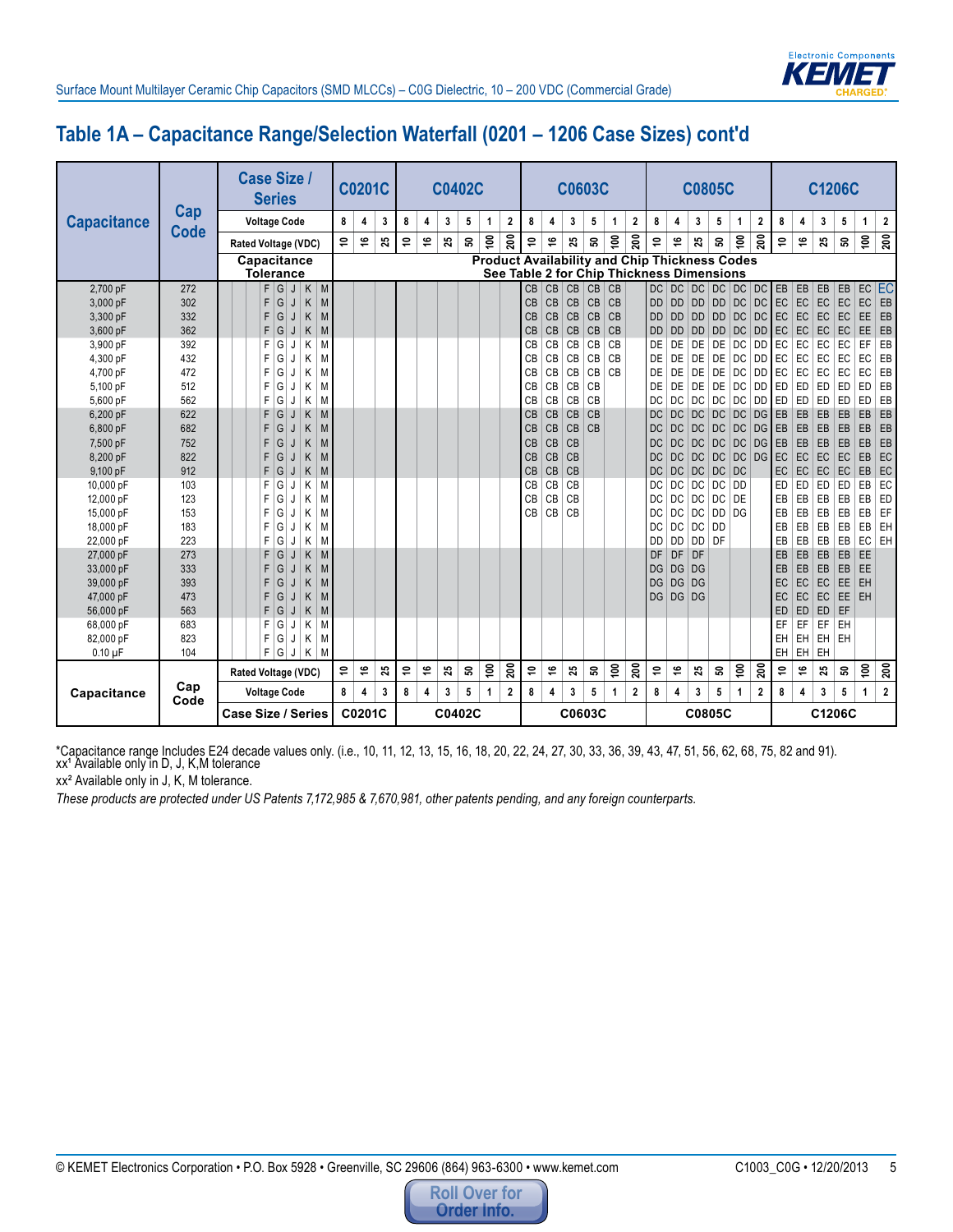

#### **Table 1B – Capacitance Range/Selection Waterfall (1210 – 2225 Case Sizes)**

|                              |                    |       | <b>Series</b>       |        |              | <b>Case Size /</b>         |                 |                        |                        | <b>C1210C</b>   |                 |                        |          | <b>C1808C</b>   |             |                                                      | C1812C          |                         |                 | C1825C         |                 |                 | <b>C2220C</b>          |                        |          | <b>C2225C</b>   |                  |
|------------------------------|--------------------|-------|---------------------|--------|--------------|----------------------------|-----------------|------------------------|------------------------|-----------------|-----------------|------------------------|----------|-----------------|-------------|------------------------------------------------------|-----------------|-------------------------|-----------------|----------------|-----------------|-----------------|------------------------|------------------------|----------|-----------------|------------------|
| <b>Capacitance</b>           | Cap<br><b>Code</b> |       | <b>Voltage Code</b> |        |              |                            | 8               | 4                      | 3                      | 5               | 1               | $\mathbf 2$            | 5        | 1               | $\mathbf 2$ | 5                                                    | 1               | $\overline{\mathbf{2}}$ | 5               | $\mathbf{1}$   | 2               | 5               | 1                      | $\mathbf 2$            | 5        | 1               | $\boldsymbol{2}$ |
|                              |                    |       |                     |        |              | Rated Voltage (VDC)        | ş               | ې                      | 25                     | ន               | $\tilde{e}$     | 200                    | ິລ       | $\tilde{e}$     | 200         | ន                                                    | ទី              | 200                     | ន               | $\frac{6}{10}$ | 200             | ន               | $\frac{6}{2}$          | $\approx$              | ន        | $\overline{5}$  | $\overline{200}$ |
|                              |                    |       |                     |        |              | Capacitance                |                 |                        |                        |                 |                 |                        |          |                 |             | <b>Product Availability and Chip Thickness Codes</b> |                 |                         |                 |                |                 |                 |                        |                        |          |                 |                  |
| $1.0 - 9.1$ pF*              | 109 - 919*         | B C D | <b>Tolerance</b>    |        |              |                            | <b>FB</b>       | <b>FB</b>              | <b>FB</b>              | FB              | <b>FB</b>       | <b>FB</b>              |          |                 |             | See Table 2 for Chip Thickness Dimensions            |                 |                         |                 |                |                 |                 |                        |                        |          |                 |                  |
| 10 - 91 pF*                  | $100 - 910*$       |       | F                   | G      |              | $K$ M<br>J                 | FB              | FB                     | <b>FB</b>              | FB              | FB              | FB                     |          |                 |             |                                                      |                 |                         |                 |                |                 |                 |                        |                        |          |                 |                  |
| 100 - 300 pF*                | $101 - 301*$       |       | F                   | G      |              | K<br>J<br>M                | FB              | <b>FB</b>              | <b>FB</b>              | FB              | FB              | <b>FB</b>              |          |                 |             |                                                      |                 |                         |                 |                |                 |                 |                        |                        |          |                 |                  |
| 330 - 430 pF*                | $331 - 431*$       |       | F                   | G      |              | J<br>Κ<br>M                | FB              | <b>FB</b>              | <b>FB</b>              | FB              | <b>FB</b>       | FB                     | LF       | LF              | LF          |                                                      |                 |                         |                 |                |                 |                 |                        |                        |          |                 |                  |
| 470 - 910 pF*<br>1,000 pF    | 471 - 911*<br>102  |       | F<br>F              | G<br>G |              | J<br>K<br>M<br>Κ<br>M<br>J | <b>FB</b><br>FB | <b>FB</b><br><b>FB</b> | FB<br><b>FB</b>        | FB<br><b>FB</b> | <b>FB</b><br>FB | <b>FB</b><br><b>FB</b> | LF<br>LF | LF<br>LF        | LF<br>LF    | GB<br>GB                                             | <b>GB</b><br>GB | GB<br>GB                |                 |                |                 |                 |                        |                        |          |                 |                  |
| 1,100 pF                     | 112                |       | F                   | G      |              | K<br>J<br>M                | FB              | <b>FB</b>              | FB                     | FB              | FB              | <b>FB</b>              | LF       | LF              | LF          | GB                                                   | GB              | GB                      |                 |                |                 |                 |                        |                        |          |                 |                  |
| 1.200 pF                     | 122                |       | F                   | G      |              | J<br>K<br>M                | FB              | FB                     | FB                     | FB              | FB              | FB                     | LF       | LF              | LF          | GB                                                   | GB              | GB                      |                 |                |                 |                 |                        |                        |          |                 |                  |
| 1,300 pF                     | 132                |       | F                   | G      |              | K<br>M<br>J                | FB              | FB                     | FB                     | FB              | FB              | FC                     | LF       | LF              | LF          | GB                                                   | GB              | GB                      |                 |                |                 |                 |                        |                        |          |                 |                  |
| 1,500 pF                     | 152                |       | F                   | G      |              | Κ<br>J<br>M                | <b>FB</b>       | <b>FB</b>              | <b>FB</b>              | <b>FB</b>       | FB              | <b>FE</b>              | LF       | LF              | LF          | GB                                                   | GB              | GB                      |                 |                |                 |                 |                        |                        |          |                 |                  |
| 1,600 pF                     | 162                |       | F                   | G      |              | K<br>M<br>J                | FB              | <b>FB</b>              | <b>FB</b>              | FB              | FB              | <b>FE</b>              | LF       | LF              | LF          | <b>GB</b>                                            | <b>GB</b>       | <b>GB</b>               |                 |                |                 |                 |                        |                        |          |                 |                  |
| 1,800 pF                     | 182                |       | F                   | G      |              | K<br>J<br>M                | FB              | <b>FB</b>              | <b>FB</b>              | FB              | FB              | <b>FE</b>              | LF       | LF              | LF          | <b>GB</b>                                            | <b>GB</b>       | <b>GB</b>               |                 |                |                 |                 |                        |                        |          |                 |                  |
| 2,000 pF                     | 202                |       | F                   | G      |              | Κ<br>J<br>M                | FB              | <b>FB</b>              | <b>FB</b>              | FB              | FC              | <b>FE</b>              | LF<br>LF | LF              | LF          | <b>GB</b>                                            | <b>GB</b>       | <b>GB</b>               |                 |                |                 |                 |                        |                        |          |                 |                  |
| 2,200 pF<br>2,400 pF         | 222<br>242         |       | F<br>F              | G<br>G |              | K<br>J<br>M<br>K<br>J<br>M | FB<br>FB        | <b>FB</b><br><b>FB</b> | <b>FB</b><br><b>FB</b> | <b>FB</b><br>FB | FC<br>FC        | FG<br><b>FC</b>        | LF       | LF<br>LF        | LF<br>LF    | <b>GB</b>                                            | <b>GB</b>       | GB                      |                 |                |                 |                 |                        |                        |          |                 |                  |
| 2,700 pF                     | 272                |       | F                   | G      |              | J<br>К<br>M                | FB              | <b>FB</b>              | <b>FB</b>              | <b>FB</b>       | FC              | FC                     | LF       | LF              | LF          | GB                                                   | GB              | GB                      |                 |                |                 |                 |                        |                        |          |                 |                  |
| 3.000 pF                     | 302                |       | F                   | G      |              | J<br>К<br>M                | FB              | <b>FB</b>              | FB                     | FB              | FC              | FF                     | LF       | LF              |             |                                                      |                 |                         |                 |                |                 |                 |                        |                        |          |                 |                  |
| 3,300 pF                     | 332                |       | F                   | G      |              | J<br>Κ<br>M                | FB              | FB                     | FB                     | FB              | FF              | FF                     | LF       | LF              |             | GB                                                   | GB              | GB                      |                 |                |                 |                 |                        |                        |          |                 |                  |
| 3,600 pF                     | 362                |       | F                   | G      |              | K<br>J<br>M                | FB              | <b>FB</b>              | FB                     | FB              | FF              | FF                     | LF       | LF              |             |                                                      |                 |                         |                 |                |                 |                 |                        |                        |          |                 |                  |
| 3,900 pF                     | 392                |       | F                   | G      |              | J<br>Κ<br>М                | FB              | <b>FB</b>              | <b>FB</b>              | <b>FB</b>       | FF.             | FF                     | LF       | LF              |             | GB                                                   | GB              | GB                      | <b>HB</b>       | <b>HB</b>      | HB              |                 |                        |                        |          |                 |                  |
| 4,300 pF                     | 432                |       | F                   | G      |              | K<br>M<br>J                | FB              | <b>FB</b>              | FB                     | FB              | FF.             | FF                     | LF       | LF              |             |                                                      |                 |                         |                 |                |                 |                 |                        |                        |          |                 |                  |
| 4,700 pF<br>5,100 pF         | 472<br>512         |       | F<br>F              | G<br>G |              | Κ<br>J<br>M<br>Κ<br>J<br>M | FF<br><b>FB</b> | FF<br><b>FB</b>        | FF<br>FB               | FF<br><b>FB</b> | FG<br>FG        | FG<br>FG               | LF       | LF              |             | GB                                                   | <b>GB</b>       | GD                      | HB              | <b>HB</b>      | <b>HB</b>       |                 |                        |                        | KE<br>KE | KE<br>KE        | KE<br>KE         |
| 5,600 pF                     | 562                |       | F                   | G      |              | K<br>J<br>M                | FB              | <b>FB</b>              | FB                     | FB              | FG              | FG                     |          |                 |             | <b>GB</b>                                            | GB              | GH                      | HB              | HB             | HB              |                 |                        |                        | KE       | KE              | KE               |
| 6,200 pF                     | 622                |       | F                   | G      |              | $\bigcup$<br>K<br>M        | FB              | <b>FB</b>              | <b>FB</b>              | <b>FB</b>       | FG              | <b>FB</b>              |          |                 |             |                                                      |                 |                         |                 |                |                 |                 |                        |                        | KE       | KE              | KE               |
| 6,800 pF                     | 682                |       | F                   | G      |              | Κ<br>J<br>M                | FB              | FB                     | FB                     | <b>FB</b>       | FG              | <b>FB</b>              |          |                 |             | GB                                                   | GB              | GJ                      | <b>HB</b>       | HB             | HB              | JE              | JE                     | JB                     | ΚE       | KE              | KE               |
| 7,500 pF                     | 752                |       | F                   | G      |              | J<br>K<br>M                | FC              | FC                     | FC                     | FC              | FC              | <b>FB</b>              |          |                 |             |                                                      |                 |                         |                 |                |                 |                 |                        |                        | KE       | KE              | KE               |
| 8,200 pF                     | 822                |       | F                   | G      |              | Κ<br>M<br>J                | FC              | FC                     | FC                     | FC              | FC              | FB                     |          |                 |             | GB                                                   | GH              | GB                      | HB              | HB             | HB              | JE              | JE                     | JB                     | KE       | KE              | KE               |
| 9,100 pF                     | 912                |       | F                   | G      |              | Κ<br>M<br>J                | FE              | <b>FE</b>              | FE                     | FE              | FE              | FB                     |          |                 |             |                                                      |                 |                         |                 |                |                 |                 |                        |                        | KE       | KE              | KE               |
| 10,000 pF                    | 103<br>123         |       | F<br>F              | G      |              | Κ<br>J<br>M                | FF              | FF<br>FG               | FF<br>FG               | FF<br>FG        | FF<br><b>FB</b> | <b>FB</b><br><b>FB</b> |          |                 |             | GB<br><b>GB</b>                                      | GH              | GB<br>GB                | <b>HB</b><br>HB | HB<br>HB       | HE<br><b>HE</b> | JE<br><b>JE</b> | <b>JE</b>              | JB                     | KE<br>KE | KE<br><b>KE</b> | KE<br>KE         |
| 12,000 pF<br>15,000 pF       | 153                |       | F                   | G<br>G |              | Κ<br>J<br>M<br>K<br>J<br>M | FG<br>FG        | FG                     | FG                     | FG              | FB              | FC                     |          |                 |             | <b>GB</b>                                            | GG<br>GB        | <b>GB</b>               | HB              | HB             |                 | JE              | <b>JE</b><br><b>JE</b> | <b>JB</b><br><b>JB</b> | KE       | KE              | KE               |
| 18,000 pF                    | 183                |       | F                   | G      |              | K<br>J<br>M                | FB              | <b>FB</b>              | <b>FB</b>              | FB              | <b>FB</b>       | FC                     |          |                 |             | GB                                                   | <b>GB</b>       | <b>GB</b>               | HB              | <b>HE</b>      |                 | JE              | <b>JE</b>              | <b>JB</b>              | KE       | <b>KE</b>       |                  |
| 22,000 pF                    | 223                |       | F                   | G      |              | J<br>K<br>M                | FB              | <b>FB</b>              | <b>FB</b>              | FB              | <b>FB</b>       | FF                     |          |                 |             | <b>GB</b>                                            | <b>GB</b>       | <b>GB</b>               | <b>HB</b>       | <b>HE</b>      |                 | JE              | <b>JB</b>              | <b>JB</b>              | KE       | <b>KE</b>       |                  |
| 27,000 pF                    | 273                |       | F                   | G      |              | J<br>K<br>M                | FB              | <b>FB</b>              | <b>FB</b>              | FB              | FB              | FG                     |          |                 |             | <b>GB</b>                                            | <b>GB</b>       | GB                      | <b>HB</b>       | HG             |                 | JE              | <b>JB</b>              | <b>JB</b>              | KE       | <b>KE</b>       |                  |
| 33.000 pF                    | 333                |       | F                   | G      |              | К<br>J<br>M                | FB              | <b>FB</b>              | <b>FB</b>              | <b>FB</b>       | <b>FB</b>       | <b>FH</b>              |          |                 |             | GB                                                   | GB              | GB                      |                 |                |                 | JB              | JB                     | <b>JB</b>              | KE       |                 |                  |
| 39,000 pF                    | 393                |       | F                   | G      |              | J<br>К<br>M                | FB              | FB                     | FB                     | FB              | FE              | FH                     |          |                 |             | GB                                                   | GB              | GB                      |                 |                |                 | JB              | JB                     | JB                     |          |                 |                  |
| 47,000 pF                    | 473                |       | F                   | G      |              | Κ<br>J<br>M                | FB              | FB                     | FB                     | FB              | <b>FE</b>       | <b>FJ</b>              |          |                 |             | GB                                                   | GB              | GD                      |                 |                |                 | JB              | JB                     | JB                     |          |                 |                  |
| 56,000 pF<br>68.000 pF       | 563<br>683         |       | F<br>F              | G<br>G |              | Κ<br>J<br>M<br>Κ<br>J<br>М | FB<br>FB        | <b>FB</b><br><b>FB</b> | FB<br>FB               | <b>FB</b><br>FC | FF<br>FG        |                        |          |                 |             | GB<br>GB                                             | GB<br>GB        | GD<br>GK                |                 |                |                 | JB<br>JB        | JB<br><b>JB</b>        | JB<br>JB               |          |                 |                  |
| 82,000 pF                    | 823                |       | F                   | G      |              | K<br>J<br>M                | <b>FC</b>       | FC                     | <b>FC</b>              | FF              | <b>FH</b>       |                        |          |                 |             | <b>GB</b>                                            | <b>GB</b>       | <b>GM</b>               |                 |                |                 | <b>JB</b>       | <b>JB</b>              | JB                     |          |                 |                  |
| $0.10 \mu F$                 | 104                |       | F                   | G      |              | K<br>J<br>M                | <b>FE</b>       | <b>FE</b>              | <b>FE</b>              | FG              | <b>FM</b>       |                        |          |                 |             | <b>GB</b>                                            | GD              | <b>GM</b>               |                 |                |                 | <b>JB</b>       | <b>JB</b>              | JD                     |          |                 |                  |
| $0.12 \mu F$                 | 124                |       | F                   | G      | $\mathsf{J}$ | $K$ $M$                    | FG              | $\mathsf{FG}$          | $\mathsf{FG}$          | ${\sf FH}$      |                 |                        |          |                 |             | $\mathsf{GB}$                                        | GH              |                         |                 |                |                 | $\mathsf{JB}$   | $\mathsf{JB}$          | $\mathsf{J}\mathsf{D}$ |          |                 |                  |
| $0.15 \mu F$                 | 154                |       |                     | F      |              | $G$ J $K$ $M$              | <b>FH</b>       | <b>FH</b>              | <b>FH</b>              | FM              |                 |                        |          |                 |             | GD                                                   | <b>GN</b>       |                         |                 |                |                 | JB              | JB                     | JG                     |          |                 |                  |
| $0.18 \mu F$                 | 184                |       |                     |        |              | F G J K M                  | FJ              | FJ                     | <b>FJ</b>              |                 |                 |                        |          |                 |             | GH                                                   |                 |                         |                 |                |                 | JB              | $\mathsf{J}\mathsf{D}$ | <b>JG</b>              |          |                 |                  |
| $0.22 \mu F$                 | 224                |       | F                   |        |              | $G$ J $K$ M                | FK              | <b>FK</b>              | FK                     |                 |                 |                        |          |                 |             | GK                                                   |                 |                         |                 |                |                 | JB              | JD                     |                        |          |                 |                  |
| $0.27 \mu F$                 | 274                |       |                     | F.     | $ G $ J      | $K$ M                      |                 |                        |                        |                 |                 |                        |          |                 |             |                                                      |                 |                         |                 |                |                 | JB              | JF                     |                        |          |                 |                  |
| $0.33 \mu F$<br>$0.39 \mu F$ | 334<br>394         |       |                     | F<br>F | $ G $ J      | $K$ M<br>$ G $ J $ K $ M   |                 |                        |                        |                 |                 |                        |          |                 |             |                                                      |                 |                         |                 |                |                 | JD<br>JG        | JG                     |                        |          |                 |                  |
| $0.47 \mu F$                 | 474                |       | F                   |        |              | GJK/M                      |                 |                        |                        |                 |                 |                        |          |                 |             |                                                      |                 |                         |                 |                |                 | JG              |                        |                        |          |                 |                  |
|                              |                    |       |                     |        |              | Rated Voltage (VDC)        | ş               | پ                      | 25                     | ន               | $\mathsf{S}^0$  | 200                    | ន        | $\frac{8}{100}$ | 200         | ន                                                    | $\tilde{e}$     | 200                     | ន               | $\tilde{e}$    | 200             | ន               | $\overline{5}$         | 200                    | ន        | $\mathsf{S}^0$  | 200              |
| Capacitance                  | Cap                |       | <b>Voltage Code</b> |        |              |                            | 8               | 4                      | 3                      | 5               | 1               | $\mathbf{2}$           | 5        | $\mathbf{1}$    | 2           | 5                                                    | 1               | 2                       | 5               | 1              | $\mathbf{2}$    | 5               | 1                      | 2                      | 5        | 1               | $\mathbf{2}$     |
|                              | Code               |       |                     |        |              | <b>Case Size / Series</b>  |                 |                        |                        | C1210C          |                 |                        |          | C1808C          |             |                                                      | C1812C          |                         |                 | C1825C         |                 |                 | C2220C                 |                        |          | C2225C          |                  |

\*Capacitance range Includes E24 decade values only. (i.e., 10, 11, 12, 13, 15, 16, 18, 20, 22, 24, 27, 30, 33, 36, 39, 43, 47, 51, 56, 62, 68, 75, 82 and 91). *These products are protected under US Patents 7,172,985 & 7,670,981, other patents pending, and any foreign counterparts.*

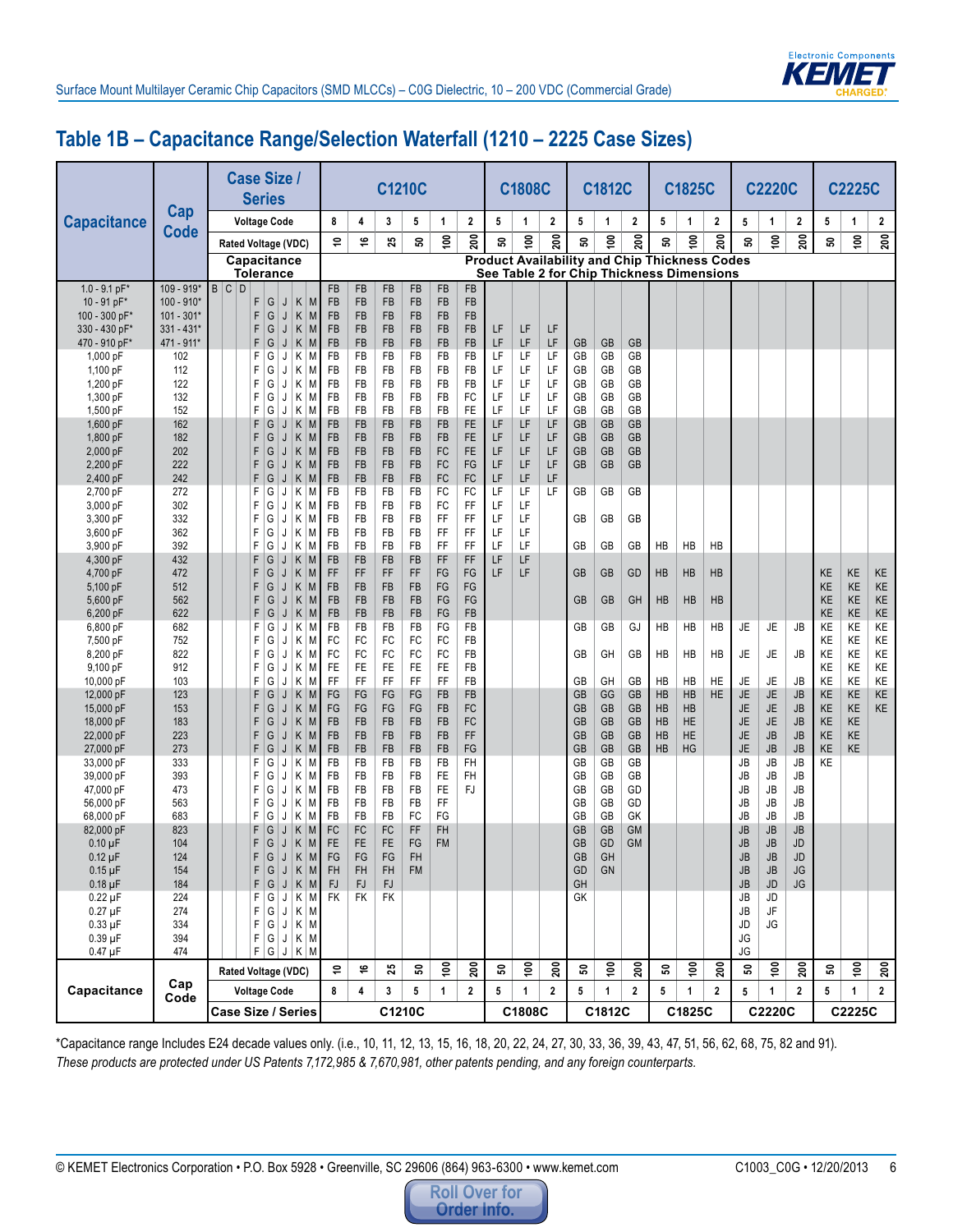

# **Table 2 – Chip Thickness/Packaging Quantities**

| <b>Thickness</b> | <b>Case</b> | Thickness ±      |              | <b>Paper Quantity</b> |             | <b>Plastic Quantity</b> |
|------------------|-------------|------------------|--------------|-----------------------|-------------|-------------------------|
| <b>Code</b>      | <b>Size</b> | Range (mm)       | 7" Reel      | 13" Reel              | 7" Reel     | 13" Reel                |
| AB               | 0201        | $0.30 \pm 0.03$  | 15,000       | $\mathbf{0}$          | 0           | 0                       |
| BB               | 0402        | $0.50 \pm 0.05$  | 10,000       | 50,000                | 0           | 0                       |
| <b>BD</b>        | 0402        | $0.55 \pm 0.05$  | 10,000       | 50,000                | $\pmb{0}$   | 0                       |
| CB               | 0603        | $0.80 \pm 0.07$  | 4,000        | 10,000                | $\pmb{0}$   | $\pmb{0}$               |
| CF               | 0603        | $0.80 \pm 0.07*$ | 4,000        | 15,000                | $\mathbf 0$ | $\pmb{0}$               |
| <b>CH</b>        | 0603        | $0.85 \pm 0.07$  | 4,000        | 10,000                | 0           | 0                       |
| DE               | 0805        | $0.70 \pm 0.20$  | 4,000        | 10,000                | 0           | $\mathbf 0$             |
| DC               | 0805        | $0.78 \pm 0.10$  | 4,000        | 10,000                | $\pmb{0}$   | $\pmb{0}$               |
| DD               | 0805        | $0.90 \pm 0.10$  | 4,000        | 10,000                | $\pmb{0}$   | 0                       |
| DF               | 0805        | $1.10 \pm 0.10$  | 0            | 0                     | 2,500       | 10,000                  |
| DG               | 0805        | $1.25 \pm 0.15$  | $\mathbf 0$  | 0                     | 2,500       | 10,000                  |
| EB               | 1206        | $0.78 \pm 0.10$  | 4,000        | 10,000                | 4,000       | 10,000                  |
| EC               | 1206        | $0.90 \pm 0.10$  | 0            | 0                     | 4,000       | 10,000                  |
| ED               | 1206        | $1.00 \pm 0.10$  | $\pmb{0}$    | 0                     | 2,500       | 10,000                  |
| EE               | 1206        | $1.10 \pm 0.10$  | $\pmb{0}$    | 0                     | 2,500       | 10,000                  |
| EF               | 1206        | $1.20 \pm 0.15$  | 0            | 0                     | 2,500       | 10,000                  |
| EH               | 1206        | $1.60 \pm 0.20$  | 0            | 0                     | 2,000       | 8,000                   |
| FB               | 1210        | $0.78 \pm 0.10$  | 0            | 0                     | 4,000       | 10,000                  |
| FC               | 1210        | $0.90 \pm 0.10$  | 0            | 0                     | 4,000       | 10,000                  |
| FE               | 1210        | $1.00 \pm 0.10$  | 0            | 0                     | 2,500       | 10,000                  |
| FF               | 1210        | $1.10 \pm 0.10$  | $\pmb{0}$    | 0                     | 2,500       | 10,000                  |
| FG               | 1210        | $1.25 \pm 0.15$  | $\pmb{0}$    | 0                     | 2,500       | 10,000                  |
| FH               | 1210        | $1.55 \pm 0.15$  | $\mathbf 0$  | 0                     | 2,000       | 8,000                   |
| <b>FM</b>        | 1210        | $1.70 \pm 0.20$  | $\pmb{0}$    | 0                     | 2,000       | 8,000                   |
| <b>FJ</b>        | 1210        | $1.85 \pm 0.20$  | 0            | 0                     | 2,000       | 8,000                   |
| <b>FK</b>        | 1210        | $2.10 \pm 0.20$  | $\pmb{0}$    | 0                     | 2,000       | 8,000                   |
| <b>NC</b>        | 1706        | $1.00 \pm 0.15$  | 0            | 0                     | 4,000       | 10,000                  |
| LF               | 1808        | $1.00 \pm 0.15$  | 0            | 0                     | 2,500       | 10,000                  |
| GB               | 1812        | $1.00 \pm 0.10$  | 0            | 0                     | 1,000       | 4,000                   |
| GD               | 1812        | $1.25 \pm 0.15$  | 0            | 0                     | 1,000       | 4,000                   |
| GH               | 1812        | $1.40 \pm 0.15$  | $\pmb{0}$    | 0                     | 1,000       | 4,000                   |
| GG               | 1812        | $1.55 \pm 0.10$  | $\pmb{0}$    | 0                     | 1,000       | 4,000                   |
| GK               | 1812        | $1.60 \pm 0.20$  | $\pmb{0}$    | 0                     | 1,000       | 4,000                   |
| GJ               | 1812        | $1.70 \pm 0.15$  | $\pmb{0}$    | 0                     | 1,000       | 4,000                   |
| GN               | 1812        | $1.70 \pm 0.20$  | $\pmb{0}$    | 0                     | 1,000       | 4,000                   |
| <b>GM</b>        | 1812        | $2.00 \pm 0.20$  | 0            | 0                     | 500         | 2,000                   |
| HB               | 1825        | $1.10 \pm 0.15$  | 0            | 0                     | 1,000       | 4,000                   |
| HE               | 1825        | $1.40 \pm 0.15$  | 0            | 0                     | 1,000       | 4,000                   |
| HG               | 1825        | $1.60 \pm 0.20$  | 0            | 0                     | 1,000       | 4,000                   |
| ${\sf JB}$       | 2220        | $1.00 \pm 0.15$  | 0            | 0                     | 1,000       | 4,000                   |
| JD               | 2220        | $1.30 \pm 0.15$  | $\pmb{0}$    | 0                     | 1,000       | 4,000                   |
| JE               | 2220        | $1.40 \pm 0.15$  | 0            | 0                     | 1,000       | 4,000                   |
| JF               | 2220        | $1.50 \pm 0.15$  | $\mathbf{0}$ | $\mathbf{0}$          | 1,000       | 4,000                   |
| <b>JG</b>        | 2220        | $1.70 \pm 0.15$  | 0            | 0                     | 1,000       | 4,000                   |
| KE               | 2225        | $1.40 \pm 0.15$  | 0            | 0                     | 1,000       | 4,000                   |
| <b>Thickness</b> | Case        | Thickness ±      | 7" Reel      | 13" Reel              | 7" Reel     | 13" Reel                |
| Code             | Size        | Range (mm)       |              | <b>Paper Quantity</b> |             | <b>Plastic Quantity</b> |

*Package quantity based on finished chip thickness specifications.*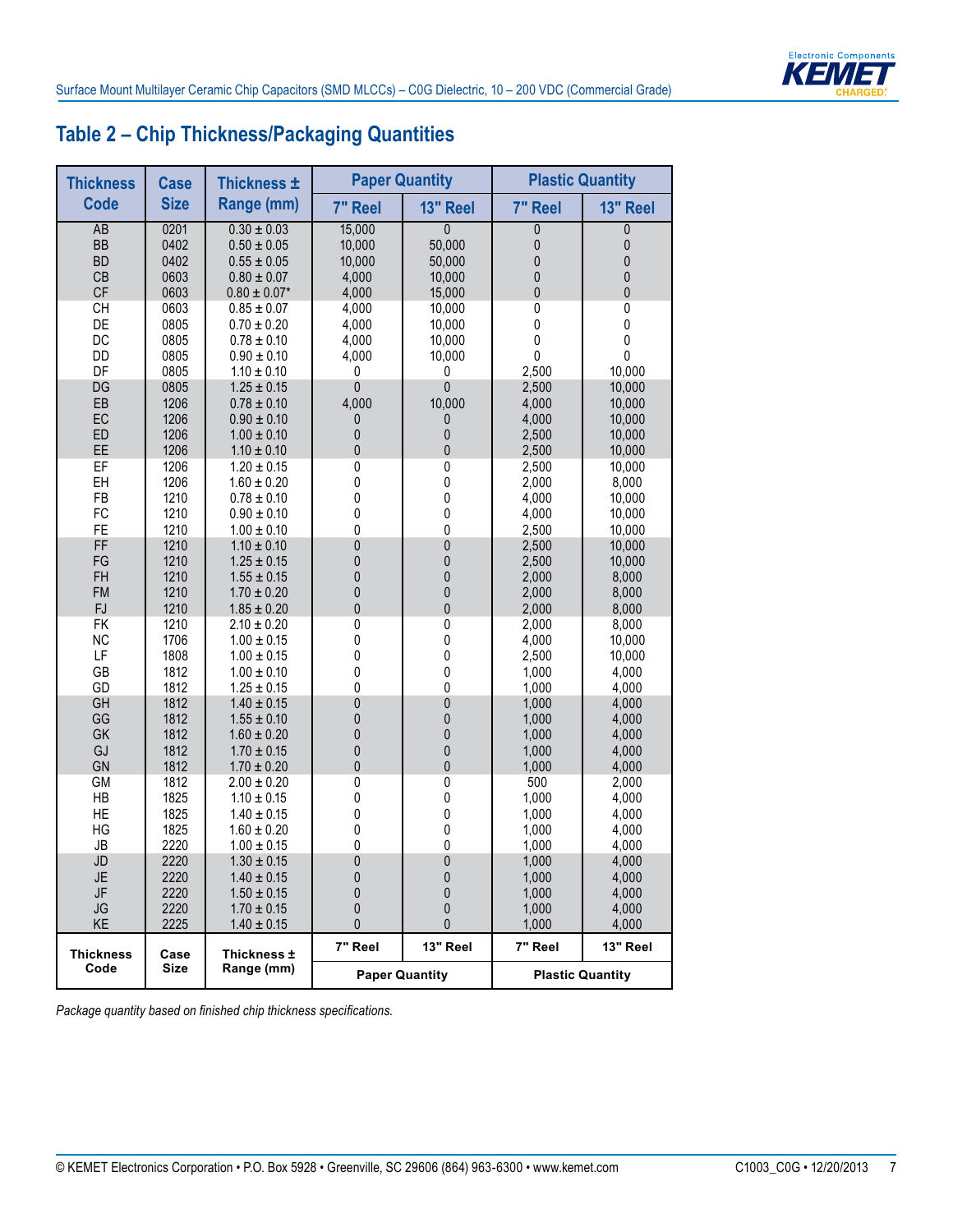

#### **Table 3 – Chip Capacitor Land Pattern Design Recommendations per IPC–7351**

| <b>EIA</b><br><b>Size</b><br><b>Code</b> | <b>Metric</b><br><b>Size</b><br><b>Code</b> |      |      | <b>Density Level A:</b><br><b>Maximum (Most)</b><br><b>Land Protrusion (mm)</b> |                |                |      |      | <b>Density Level B:</b><br><b>Median (Nominal)</b> | <b>Land Protrusion (mm)</b> |                |              | <b>Land Protrusion (mm)</b> | <b>Density Level C:</b><br><b>Minimum (Least)</b> |                |                |
|------------------------------------------|---------------------------------------------|------|------|---------------------------------------------------------------------------------|----------------|----------------|------|------|----------------------------------------------------|-----------------------------|----------------|--------------|-----------------------------|---------------------------------------------------|----------------|----------------|
|                                          |                                             | C    | Y    | X                                                                               | V <sub>1</sub> | V <sub>2</sub> | C.   | Y    | X                                                  | V <sub>1</sub>              | V <sub>2</sub> | $\mathbf{C}$ | Y                           | X                                                 | V <sub>1</sub> | V <sub>2</sub> |
| 0201                                     | 0603                                        | 0.38 | 0.56 | 0.52                                                                            | 1.80           | 1.00           | 0.33 | 0.46 | 0.42                                               | 1.50                        | 0.80           | 0.28         | 0.36                        | 0.32                                              | 1.20           | 0.60           |
| 0402                                     | 1005                                        | 0.50 | 0.72 | 0.72                                                                            | 2.20           | 1.20           | 0.45 | 0.62 | 0.62                                               | 1.90                        | 1.00           | 0.40         | 0.52                        | 0.52                                              | 1.60           | 0.80           |
| 0603                                     | 1608                                        | 0.90 | 1.15 | 1.10                                                                            | 4.00           | 2.10           | 0.80 | 0.95 | 1.00                                               | 3.10                        | 1.50           | 0.60         | 0.75                        | 0.90                                              | 2.40           | 1.20           |
| 0805                                     | 2012                                        | 1.00 | 1.35 | 1.55                                                                            | 4.40           | 2.60           | 0.90 | 1.15 | 1.45                                               | 3.50                        | 2.00           | 0.75         | 0.95                        | 1.35                                              | 2.80           | 1.70           |
| 1206                                     | 3216                                        | 1.60 | 1.35 | 1.90                                                                            | 5.60           | 2.90           | 1.50 | 1.15 | 1.80                                               | 4.70                        | 2.30           | 1.40         | 0.95                        | 1.70                                              | 4.00           | 2.00           |
| 1210                                     | 3225                                        | 1.60 | 1.35 | 2.80                                                                            | 5.65           | 3.80           | 1.50 | 1.15 | 2.70                                               | 4.70                        | 3.20           | 1.40         | 0.95                        | 2.60                                              | 4.00           | 2.90           |
| 12101                                    | 3225                                        | 1.50 | 1.60 | 2.90                                                                            | 5.60           | 3.90           | 1.40 | 1.40 | 2.80                                               | 4.70                        | 3.30           | 1.30         | 1.20                        | 2.70                                              | 4.00           | 3.00           |
| 1808                                     | 4520                                        | 2.30 | 1.75 | 2.30                                                                            | 7.40           | 3.30           | 2.20 | 1.55 | 2.20                                               | 6.50                        | 2.70           | 2.10         | 1.35                        | 2.10                                              | 5.80           | 2.40           |
| 1812                                     | 4532                                        | 2.15 | 1.60 | 3.60                                                                            | 6.90           | 4.60           | 2.05 | 1.40 | 3.50                                               | 6.00                        | 4.00           | 1.95         | 1.20                        | 3.40                                              | 5.30           | 3.70           |
| 1825                                     | 4564                                        | 2.15 | 1.60 | 6.90                                                                            | 6.90           | 7.90           | 2.05 | 1.40 | 6.80                                               | 6.00                        | 7.30           | 1.95         | 1.20                        | 6.70                                              | 5.30           | 7.00           |
| 2220                                     | 5650                                        | 2.75 | 1.70 | 5.50                                                                            | 8.20           | 6.50           | 2.65 | 1.50 | 5.40                                               | 7.30                        | 5.90           | 2.55         | 1.30                        | 5.30                                              | 6.60           | 5.60           |
| 2225                                     | 5664                                        | 2.70 | 1.70 | 6.90                                                                            | 8.10           | 7.90           | 2.60 | 1.50 | 6.80                                               | 7.20                        | 7.30           | 2.50         | 1.30                        | 6.70                                              | 6.50           | 7.00           |

<sup>1</sup> *Only for capacitance values ≥ 22 µF*

*Density Level A: For low-density product applications. Recommended for wave solder applications and provides a wider process window for reflow solder processes. KEMET only recommends wave soldering of EIA 0603, 0805 and 1206 case sizes.*

*Density Level B: For products with a moderate level of component density. Provides a robust solder attachment condition for reflow solder processes. Density Level C: For high component density product applications. Before adapting the minimum land pattern variations the user should perform qualification testing based on the conditions outlined in IPC Standard 7351 (IPC–7351).*



# **Soldering Process**

Recommended Soldering Technique:

- Solder wave or solder reflow for EIA case sizes 0603, 0805 and 1206
- All other EIA case sizes are limited to solder reflow only

Recommended Soldering Profile:

• KEMET recommends following the guidelines outlined in IPC/JEDEC J–STD–020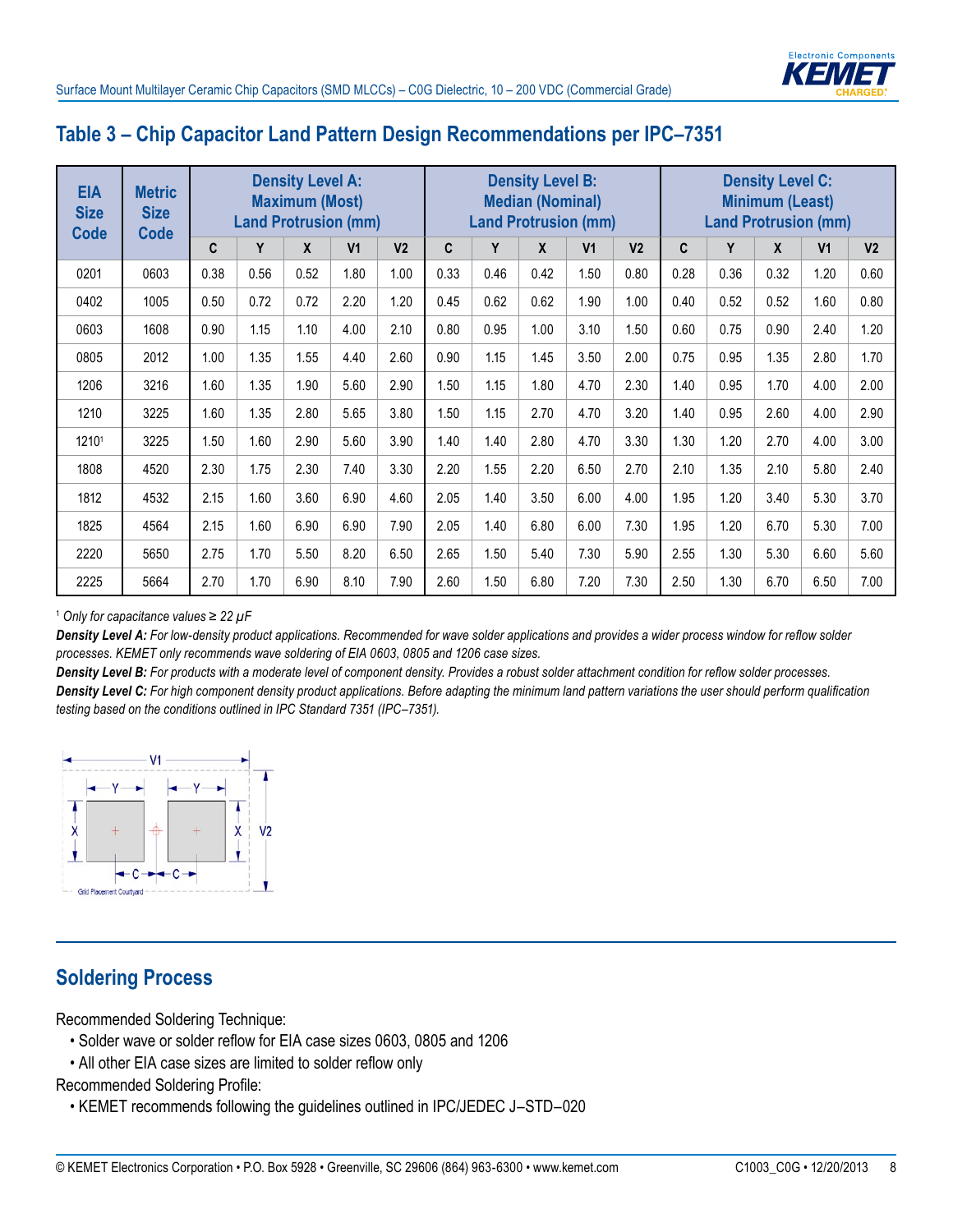# **Table 4 – Performance & Reliability: Test Methods and Conditions**

| <b>Stress</b>            | <b>Reference</b>                   | <b>Test or Inspection Method</b>                                                                                                                                                                                                                          |
|--------------------------|------------------------------------|-----------------------------------------------------------------------------------------------------------------------------------------------------------------------------------------------------------------------------------------------------------|
| <b>Terminal Strength</b> | $JIS-C-6429$                       | Appendix 1, Note: Force of 1.8 kg for 60 seconds.                                                                                                                                                                                                         |
| <b>Board Flex</b>        | $JIS-C-6429$                       | Appendix 2, Note: Standard termination system - 2.0 mm (minimum) for all except 3 mm for C0G.<br>Flexible termination system - 3.0 mm (minimum).                                                                                                          |
|                          |                                    | Magnification 50 X. Conditions:                                                                                                                                                                                                                           |
|                          | $J-STD-002$                        | a) Method B, 4 hours @ 155°C, dry heat @ 235°C                                                                                                                                                                                                            |
| Solderability            |                                    | b) Method B $@$ 215 $°C$ category 3                                                                                                                                                                                                                       |
|                          |                                    | c) Method D, category $3 \text{ @ } 260^{\circ}$ C                                                                                                                                                                                                        |
| Temperature Cycling      | JESD22 Method JA-104               | 1,000 Cycles (-55 $\degree$ C to +125 $\degree$ C). Measurement at 24 hours +/- 2 hours after test conclusion.                                                                                                                                            |
|                          | MII-STD-202 Method 103             | Load Humidity: 1,000 hours 85°C/85% RH and rated voltage. Add 100 K ohm resistor. Measurement<br>at 24 hours $+i$ - 2 hours after test conclusion.                                                                                                        |
| <b>Biased Humidity</b>   |                                    | Low Volt Humidity: 1,000 hours 85°C/85% RH and 1.5 V. Add 100 K ohm resistor.<br>Measurement at 24 hours +/- 2 hours after test conclusion.                                                                                                               |
| Moisture Resistance      | MII-STD-202 Method 106             | t = 24 hours/cycle. Steps 7a and 7b not required. Unpowered.<br>Measurement at 24 hours +/- 2 hours after test conclusion.                                                                                                                                |
| <b>Thermal Shock</b>     | MIL-STD-202 Method 107             | -55°C/+125°C. Note: Number of cycles required - 300, maximum transfer time - 20 seconds, dwell<br>time - 15 minutes. Air - Air.                                                                                                                           |
| High Temperature Life    | MIL-STD-202 Method 108<br>/FIA-198 | 1,000 hours at 125°C (85°C for X5R, Z5U and Y5V) with 2 X rated voltage applied.                                                                                                                                                                          |
| Storage Life             | MIL-STD-202 Method 108             | 150°C, 0 VDC for 1,000 hours.                                                                                                                                                                                                                             |
| Vibration                | MIL-STD-202 Method 204             | 5 g's for 20 min., 12 cycles each of 3 orientations. Note: Use 8" X 5" PCB 0.031" thick 7 secure<br>points on one long side and 2 secure points at corners of opposite sides. Parts mounted within 2"<br>from any secure point. Test from $10 - 2,000$ Hz |
| <b>Mechanical Shock</b>  | MIL-STD-202 Method 213             | Figure 1 of Method 213, Condition F.                                                                                                                                                                                                                      |
| Resistance to Solvents   | MIL-STD-202 Method 215             | Add aqueous wash chemical, OKEM Clean or equivalent.                                                                                                                                                                                                      |

# **Storage and Handling**

Ceramic chip capacitors should be stored in normal working environments. While the chips themselves are quite robust in other environments, solderability will be degraded by exposure to high temperatures, high humidity, corrosive atmospheres, and long term storage. In addition, packaging materials will be degraded by high temperature– reels may soften or warp and tape peel force may increase. KEMET recommends that maximum storage temperature not exceed 40ºC and maximum storage humidity not exceed 70% relative humidity. Temperature fluctuations should be minimized to avoid condensation on the parts and atmospheres should be free of chlorine and sulfur bearing compounds. For optimized solderability chip stock should be used promptly, preferably within 1.5 years of receipt.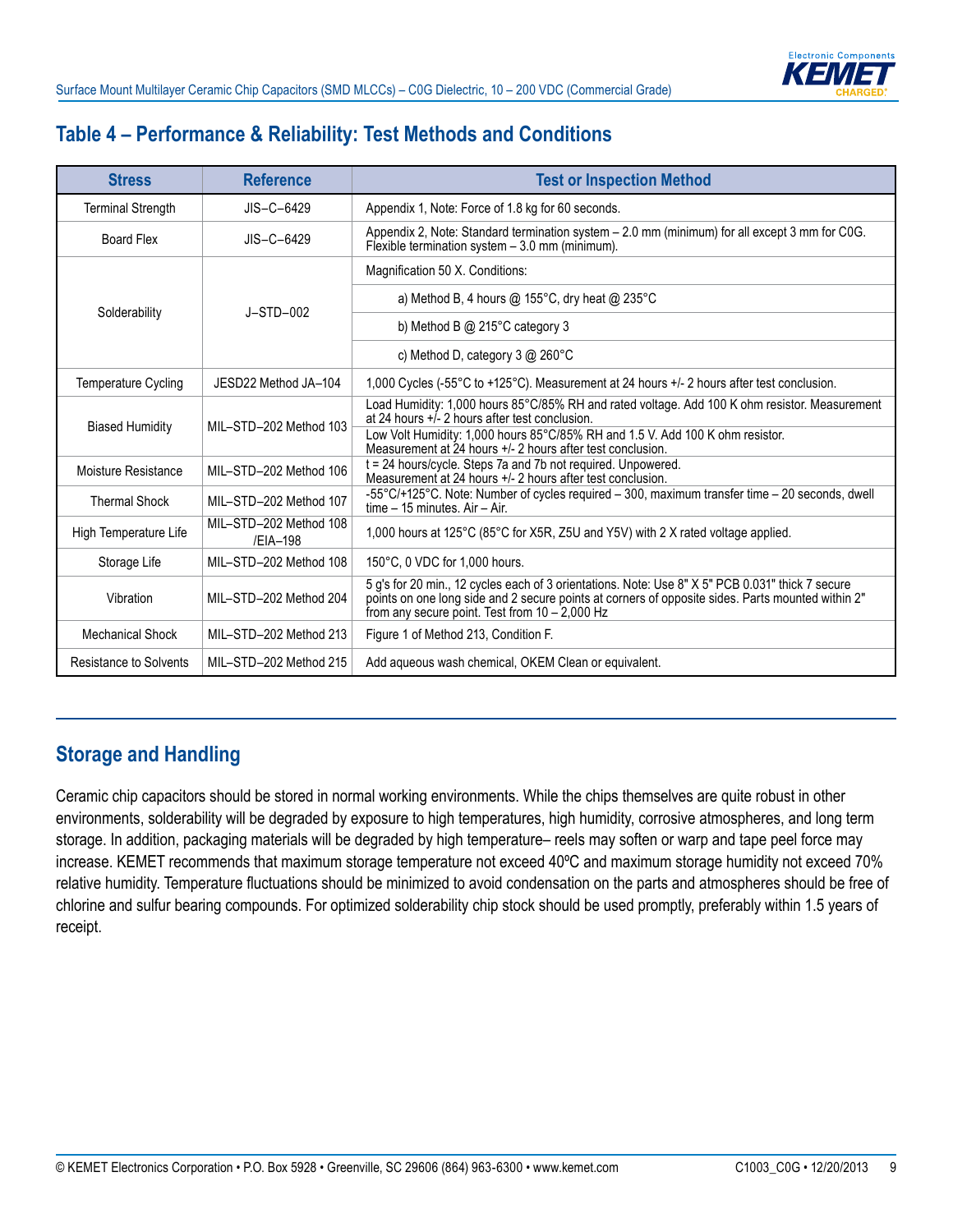

# **Construction**

| <b>Reference</b> |                       | <b>Item</b>          | <b>Material</b>    |
|------------------|-----------------------|----------------------|--------------------|
|                  |                       | Finish               | 100% Matte Sn      |
| R                | Termination<br>System | <b>Barrier Layer</b> | Ni                 |
| C                |                       | <b>Base Metal</b>    | Cu                 |
|                  |                       | Inner Electrode      | Ni                 |
|                  |                       | Dielectric Material  | CaZrO <sub>3</sub> |



*Note: Image is exaggerated in order to clearly identify all components of construction.*

# **Capacitor Marking (Optional):**

Laser marking option is not available on:

- C0G, Ultra Stable X8R and Y5V dielectric devices
- EIA 0402 case size devices
- EIA 0603 case size devices with Flexible Termination option.
- KPS Commercial and Automotive grade stacked devices.

These capacitors are supplied unmarked only.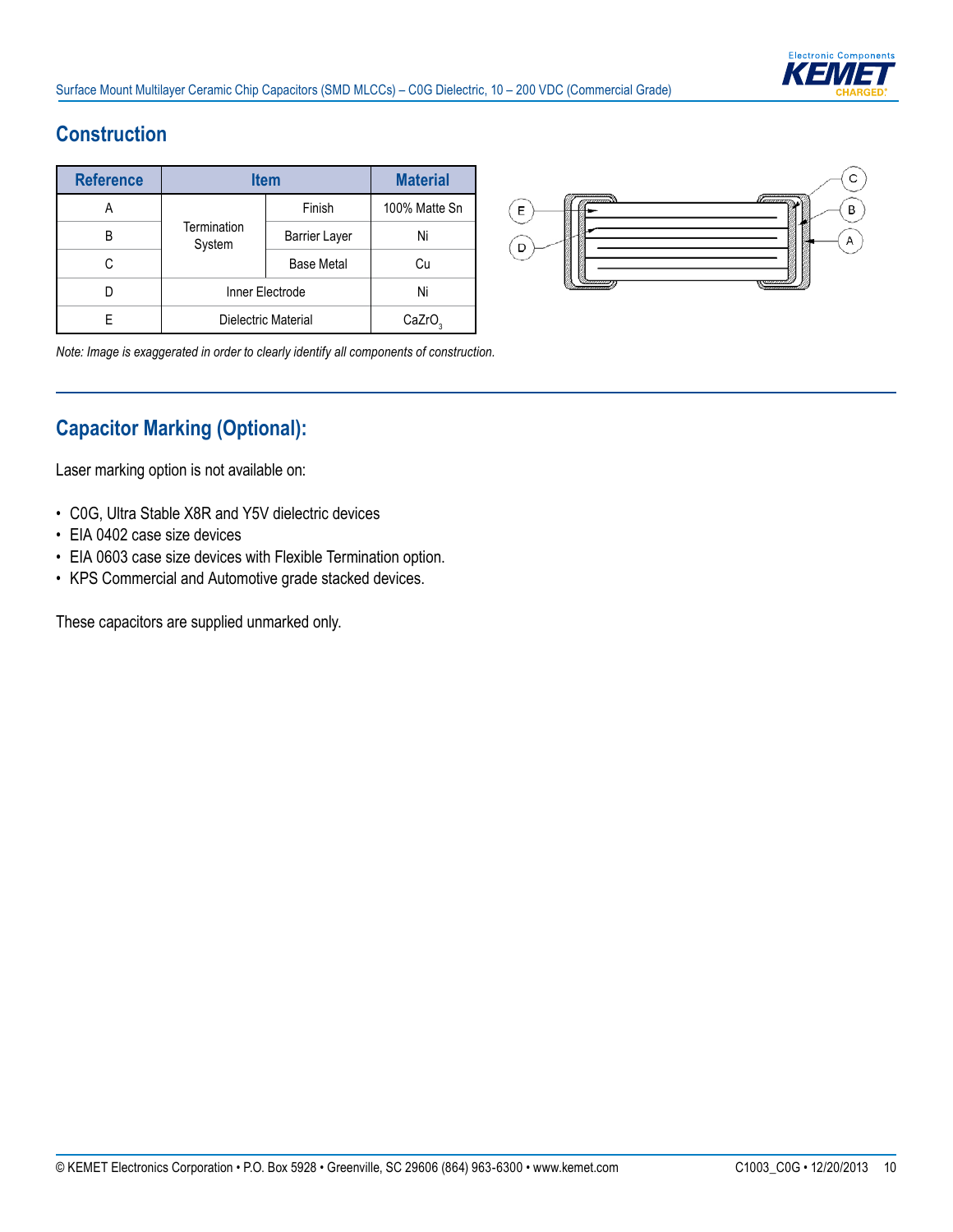

# **Tape & Reel Packaging Information**

KEMET offers multilayer ceramic chip capacitors packaged in 8, 12 and 16 mm tape on 7" and 13" reels in accordance with EIA Standard 481. This packaging system is compatible with all tape-fed automatic pick and place systems. See Table 2 for details on reeling quantities for commercial chips.



#### Table 5 – Carrier Tape Configuration – Embossed Plastic & Punched Paper (mm)

| <b>EIA Case Size</b> | Tape Size (W)* | Pitch $(P_1)^*$ |
|----------------------|----------------|-----------------|
| $01005 - 0402$       | ጸ              | 2               |
| $0603 - 1210$        | 8              |                 |
| $1805 - 1808$        | 12             |                 |
| $\geq 1812$          | 12             | 8               |
| <b>KPS 1210</b>      | 12             | 8               |
| KPS 1812 & 2220      | 16             | 12              |
| Array 0508 & 0612    | ጸ              |                 |

*\*Refer to Figures 1 & 2 for W and P<sup>1</sup> carrier tape reference locations. \*Refer to Tables 6 & 7 for tolerance specifi cations.*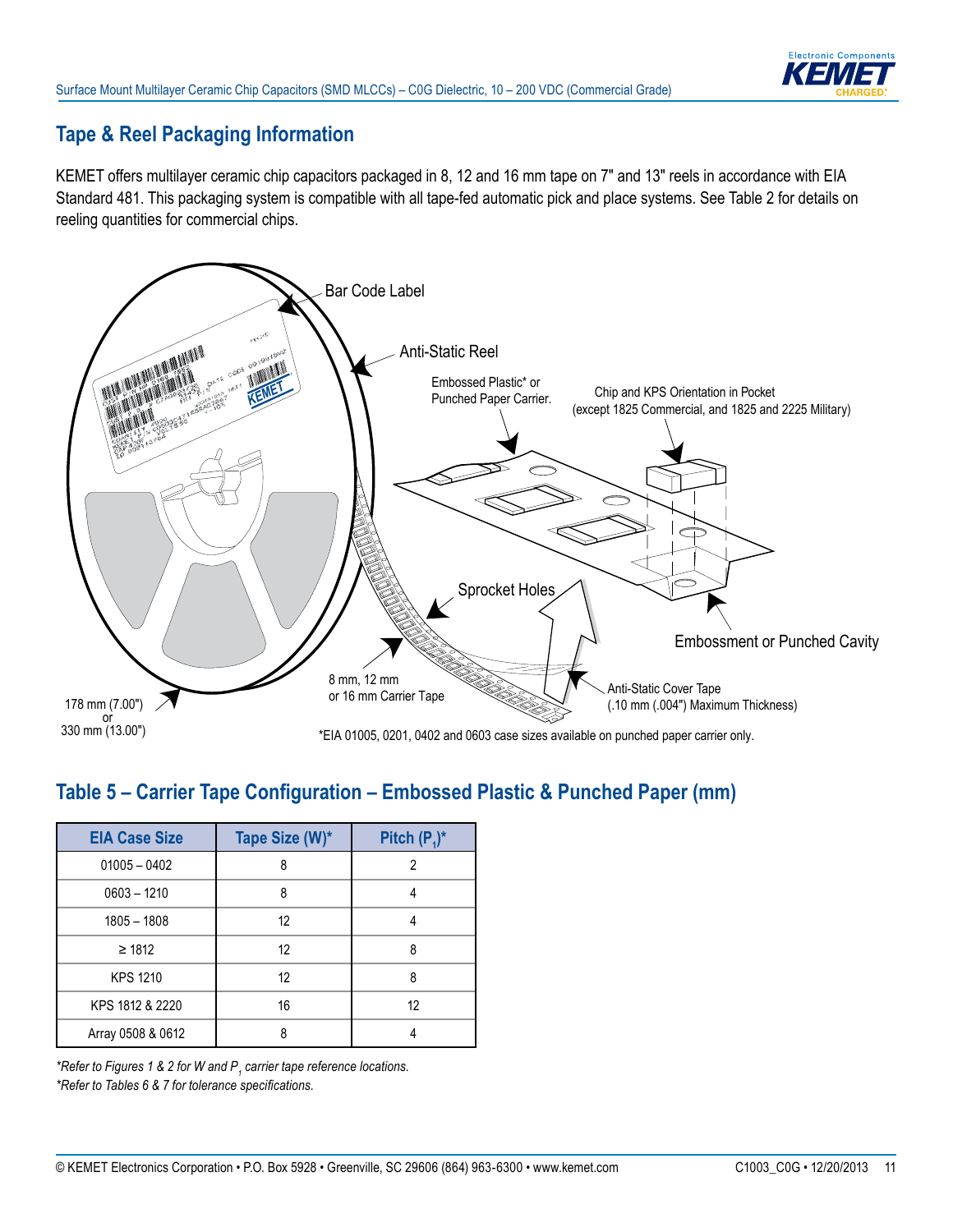

### **Figure 1 – Embossed (Plastic) Carrier Tape Dimensions**



#### **Table 6 – Embossed (Plastic) Carrier Tape Dimensions**

Metric will govern

| <b>Constant Dimensions — Millimeters (Inches)</b> |                                              |                      |                                        |                                       |                                       |                       |                      |                       |                  |
|---------------------------------------------------|----------------------------------------------|----------------------|----------------------------------------|---------------------------------------|---------------------------------------|-----------------------|----------------------|-----------------------|------------------|
| Tape Size                                         | $D_{0}$                                      | D, Minimum<br>Note 1 | $E_{1}$                                | $P_0$                                 | P <sub>2</sub>                        | R Reference<br>Note 2 | S. Minimum<br>Note 3 | Maximum               | <b>Maximum</b>   |
| 8 mm                                              |                                              | 1.0<br>(0.039)       |                                        |                                       |                                       | 25.0<br>(0.984)       |                      |                       |                  |
| $12 \text{ mm}$                                   | $1.5 + 0.10/-0.0$<br>$(0.059 + 0.004/- 0.0)$ | 1.5                  | $1.75 \pm 0.10$<br>$(0.069 \pm 0.004)$ | $4.0 \pm 0.10$<br>$(0.157 \pm 0.004)$ | $2.0 \pm 0.05$<br>$(0.079 \pm 0.002)$ | 30                    | 0.600<br>(0.024)     | 0.600<br>(0.024)      | 0.100<br>(0.004) |
| $16 \text{ mm}$                                   | (0.059)                                      |                      |                                        |                                       |                                       | (1.181)               |                      |                       |                  |
| <b>Variable Dimensions - Millimeters (Inches)</b> |                                              |                      |                                        |                                       |                                       |                       |                      |                       |                  |
| Tape Size                                         | Pitch                                        | B, Maximum<br>Note 4 | $E_{2}$<br><b>Minimum</b>              | F                                     | $P_{1}$                               | Τ,<br>Maximum         | W<br>Maximum         | $A_0$ , $B_0$ & $K_0$ |                  |
| 8 mm                                              | Single (4 mm)                                | 4.35<br>(0.171)      | 6.25<br>(0.246)                        | $3.5 \pm 0.05$<br>$(0.138 + 0.002)$   | $4.0 \pm 0.10$<br>$(0.157 + 0.004)$   | 2.5<br>(0.098)        | 8.3<br>(0.327)       |                       |                  |
| $12 \text{ mm}$                                   | Single (4 mm) &<br>Double (8 mm)             | 8.2<br>(0.323)       | 10.25<br>(0.404)                       | $5.5 \pm 0.05$<br>$(0.217 + 0.002)$   | $8.0 \pm 0.10$<br>$(0.315 \pm 0.004)$ | 4.6<br>(0.181)        | 12.3<br>(0.484)      |                       | Note 5           |
| 16 mm                                             | Triple (12 mm)                               | 12.1<br>(0.476)      | 14.25<br>(0.561)                       | $7.5 \pm 0.05$<br>$(0.138 + 0.002)$   | $12.0 \pm 0.10$<br>$(0.157 + 0.004)$  | 4.6<br>(0.181)        | 16.3<br>(0.642)      |                       |                  |

*1. The embossment hole location shall be measured from the sprocket hole controlling the location of the embossment. Dimensions of embossment location and hole location shall be applied independent of each other.*

*2. The tape with or without components shall pass around R without damage (see Figure 6).*

*3. If S1 < 1.0 mm, there may not be enough area for cover tape to be properly applied (see EIA Standard 481 paragraph 4.3 section b).*

*4. B<sup>1</sup> dimension is a reference dimension for tape feeder clearance only.*

5. The cavity defined by  $\bm A_o$ ,  $\bm B_o$  and  $\bm {\sf K}_o$  shall surround the component with sufficient clearance that:

 *(a) the component does not protrude above the top surface of the carrier tape.*

 *(b) the component can be removed from the cavity in a vertical direction without mechanical restriction, after the top cover tape has been removed.*

 *(c) rotation of the component is limited to 20° maximum for 8 and 12 mm tapes and 10° maximum for 16 mm tapes (see Figure 3).*

 *(d) lateral movement of the component is restricted to 0.5 mm maximum for 8 and 12 mm wide tape and to 1.0 mm maximum for 16 mm tape (see Figure 4).*

(e) for KPS Series product,  $A_o$  and  $B_o$  are measured on a plane 0.3 mm above the bottom of the pocket.

 *(f) see Addendum in EIA Standard 481 for standards relating to more precise taping requirements.*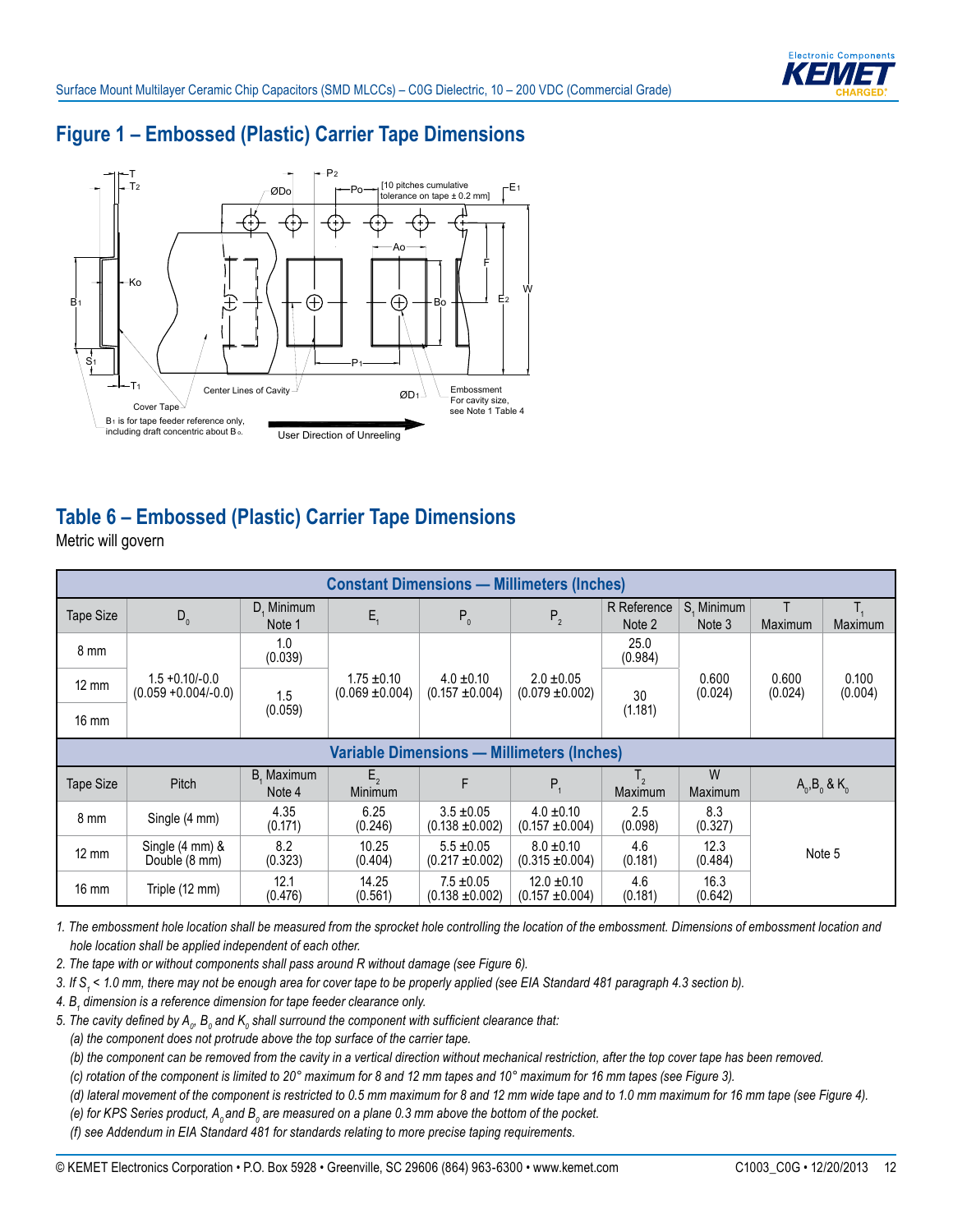

#### **Figure 2 – Punched (Paper) Carrier Tape Dimensions**



# **Table 7 – Punched (Paper) Carrier Tape Dimensions**

Metric will govern

| <b>Constant Dimensions - Millimeters (Inches)</b> |                                               |                                        |                                     |                                       |                           |                 |                       |  |
|---------------------------------------------------|-----------------------------------------------|----------------------------------------|-------------------------------------|---------------------------------------|---------------------------|-----------------|-----------------------|--|
| Tape Size                                         | $D_0$                                         |                                        | $P_0$                               | $P_{2}$                               | T. Maximum                | G Minimum       | R Reference<br>Note 2 |  |
| 8 mm                                              | $1.5 + 0.10 - 0.0$<br>$(0.059 + 0.004 - 0.0)$ | $1.75 \pm 0.10$<br>$(0.069 \pm 0.004)$ | $4.0 \pm 0.10$<br>$(0.157 + 0.004)$ | $2.0 \pm 0.05$<br>$(0.079 \pm 0.002)$ | 0.10<br>$(0.004)$ Maximum | 0.75<br>(0.030) | 25<br>(0.984)         |  |
| <b>Variable Dimensions - Millimeters (Inches)</b> |                                               |                                        |                                     |                                       |                           |                 |                       |  |
| Tape Size                                         | Pitch                                         | E2 Minimum                             |                                     | P.                                    | T Maximum                 | W Maximum       | $A_0B_0$              |  |
| 8 mm                                              | Half $(2 \text{ mm})$                         | 6.25                                   | $3.5 \pm 0.05$                      | $2.0 \pm 0.05$<br>$(0.079 \pm 0.002)$ | 1.1                       | 8.3<br>(0.327)  | Note 1                |  |
| 8 mm                                              | Single (4 mm)                                 | (0.246)                                | $(0.138 \pm 0.002)$                 | $4.0 \pm 0.10$<br>$(0.157 + 0.004)$   | (0.098)                   | 8.3<br>(0.327)  |                       |  |

1. The cavity defined by  $A_{o}$ ,  $B_{o}$  and T shall surround the component with sufficient clearance that:

 *a) the component does not protrude beyond either surface of the carrier tape.*

 *b) the component can be removed from the cavity in a vertical direction without mechanical restriction, after the top cover tape has been removed.*

 *c) rotation of the component is limited to 20° maximum (see Figure 3).*

 *d) lateral movement of the component is restricted to 0.5 mm maximum (see Figure 4).*

 *e) see Addendum in EIA Standard 481 for standards relating to more precise taping requirements.*

*2. The tape with or without components shall pass around R without damage (see Figure 6).*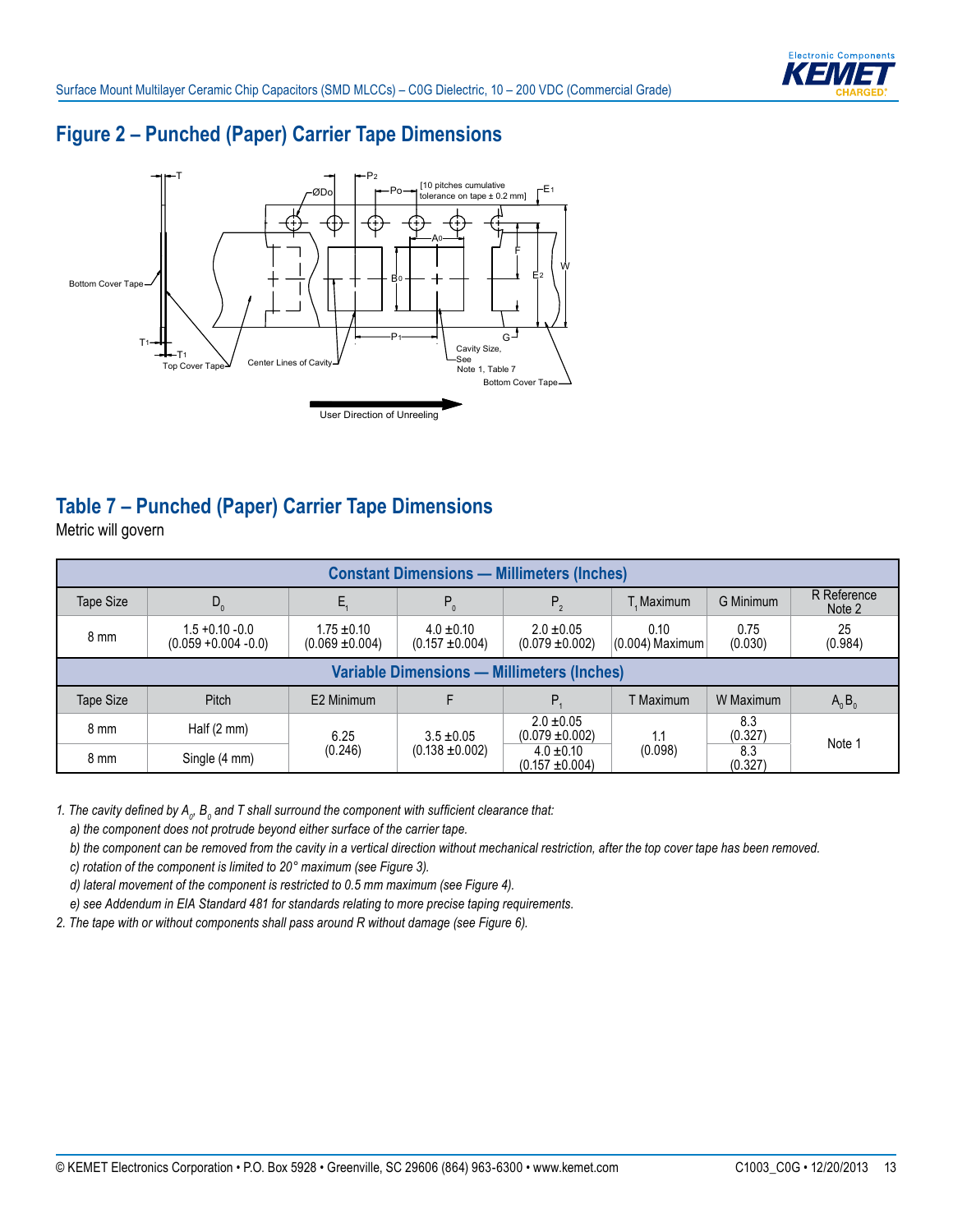

#### **Packaging Information Performance Notes**

- **1. Cover Tape Break Force:** 1.0 Kg minimum.
- **2. Cover Tape Peel Strength:** The total peel strength of the cover tape from the carrier tape shall be:

| <b>Tape Width</b> | <b>Peel Strength</b>             |
|-------------------|----------------------------------|
| 8 mm              | 0.1 to 1.0 Newton (10 to 100 gf) |
| 12 and 16 mm      | 0.1 to 1.3 Newton (10 to 130 gf) |

The direction of the pull shall be opposite the direction of the carrier tape travel. The pull angle of the carrier tape shall be 165° to 180° from the plane of the carrier tape. During peeling, the carrier and/or cover tape shall be pulled at a velocity of  $300 \pm 10$  mm/minute. **3. Labeling:** Bar code labeling (standard or custom) shall be on the side of the reel opposite the sprocket holes. *Refer to EIA Standards 556 and 624*.

#### **Figure 3 – Maximum Component Rotation**



### **Figure 4 – Maximum Lateral Movement**



# **Figure 5 – Bending Radius**

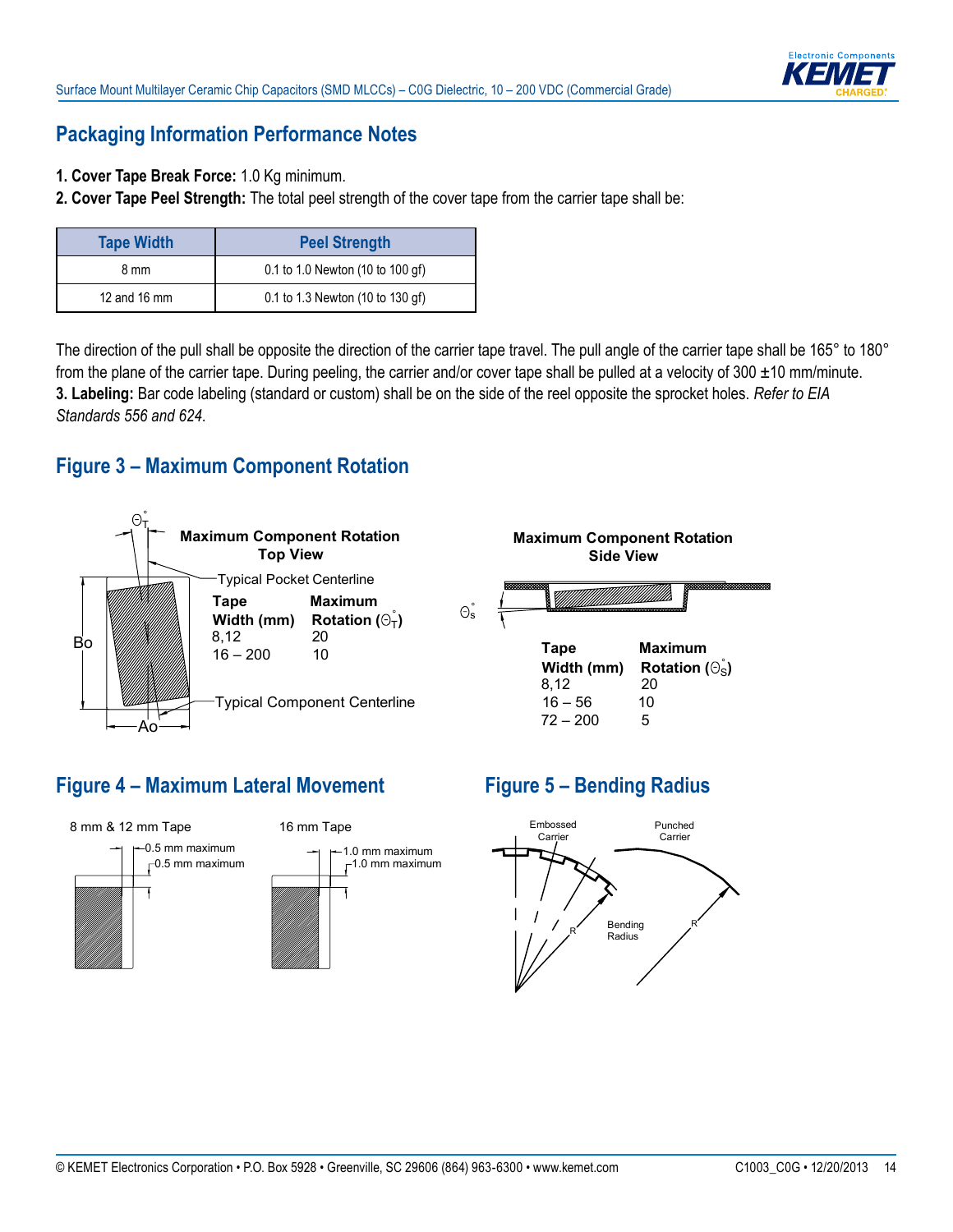# **Figure 6 – Reel Dimensions**



Note: Drive spokes optional; if used, dimensions B and D shall apply.

### **Table 8 – Reel Dimensions**

Metric will govern

| <b>Constant Dimensions - Millimeters (Inches)</b> |                                        |                                              |                                              |                                                      |  |  |  |
|---------------------------------------------------|----------------------------------------|----------------------------------------------|----------------------------------------------|------------------------------------------------------|--|--|--|
| <b>Tape Size</b>                                  | A                                      | <b>B</b> Minimum                             | C                                            | D Minimum                                            |  |  |  |
| 8 mm                                              | $178 \pm 0.20$                         |                                              | $13.0 + 0.5/-0.2$<br>$(0.521 + 0.02/-0.008)$ | 20.2<br>(0.795)                                      |  |  |  |
| $12 \text{ mm}$                                   | $(7.008 \pm 0.008)$<br>0r              | 1.5<br>(0.059)                               |                                              |                                                      |  |  |  |
| $16 \text{ mm}$                                   | $330 \pm 0.20$<br>$(13.000 \pm 0.008)$ |                                              |                                              |                                                      |  |  |  |
| <b>Variable Dimensions - Millimeters (Inches)</b> |                                        |                                              |                                              |                                                      |  |  |  |
| <b>Tape Size</b>                                  | N Minimum                              | W.                                           | W <sub>2</sub> Maximum                       | $W_3$                                                |  |  |  |
| 8 mm                                              |                                        | $8.4 + 1.5/-0.0$<br>$(0.331 + 0.059/-0.0)$   | 14.4<br>(0.567)                              |                                                      |  |  |  |
| $12 \text{ mm}$                                   | 50<br>(1.969)                          | $12.4 + 2.0 - 0.0$<br>$(0.488 + 0.078/-0.0)$ | 18.4<br>(0.724)                              | Shall accommodate tape width<br>without interference |  |  |  |
| $16 \text{ mm}$                                   |                                        | $16.4 + 2.0 - 0.0$<br>$(0.646 + 0.078/-0.0)$ | 22.4<br>(0.882)                              |                                                      |  |  |  |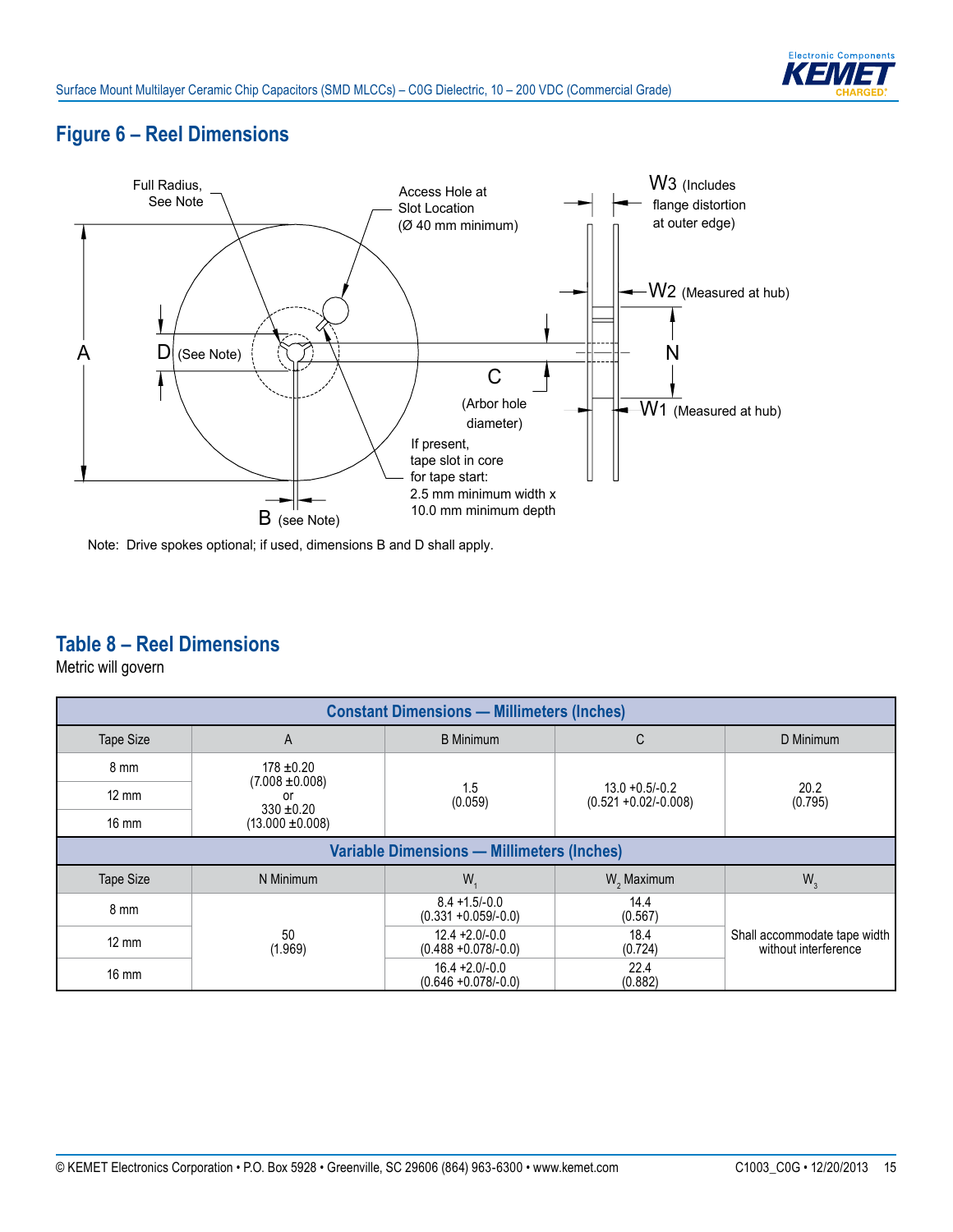

### **Figure 7 – Tape Leader & Trailer Dimensions**



# **Figure 8 – Maximum Camber**



# **Bulk Cassette Packaging (Ceramic Chips Only)**

Meets Dimensional Requirements IEC–286 and EIAJ 7201 *Unit mm \*Reference*



### **Capacitor Dimensions for Bulk Cassette**

Cassette Packaging – Millimeters

| <b>EIA Size</b><br><b>Code</b> | <b>Metric Size</b><br><b>Code</b> | Length         | <b>W</b> Width | <b>B</b> Bandwidth | <b>S</b> Separation<br><b>Minimum</b> | <b>T Thickness</b> | Number of<br>Pieces/Cassette |
|--------------------------------|-----------------------------------|----------------|----------------|--------------------|---------------------------------------|--------------------|------------------------------|
| 0402                           | 1005                              | $1.0 \pm 0.05$ | $0.5 \pm 0.05$ | $0.2$ to $0.4$     | 0.3                                   | $0.5 \pm 0.05$     | 50,000                       |
| 0603                           | 1608                              | $.6 \pm 0.07$  | $0.8 \pm 0.07$ | $0.2$ to $0.5$     | 0.7                                   | $0.8 \pm 0.07$     | 15,000                       |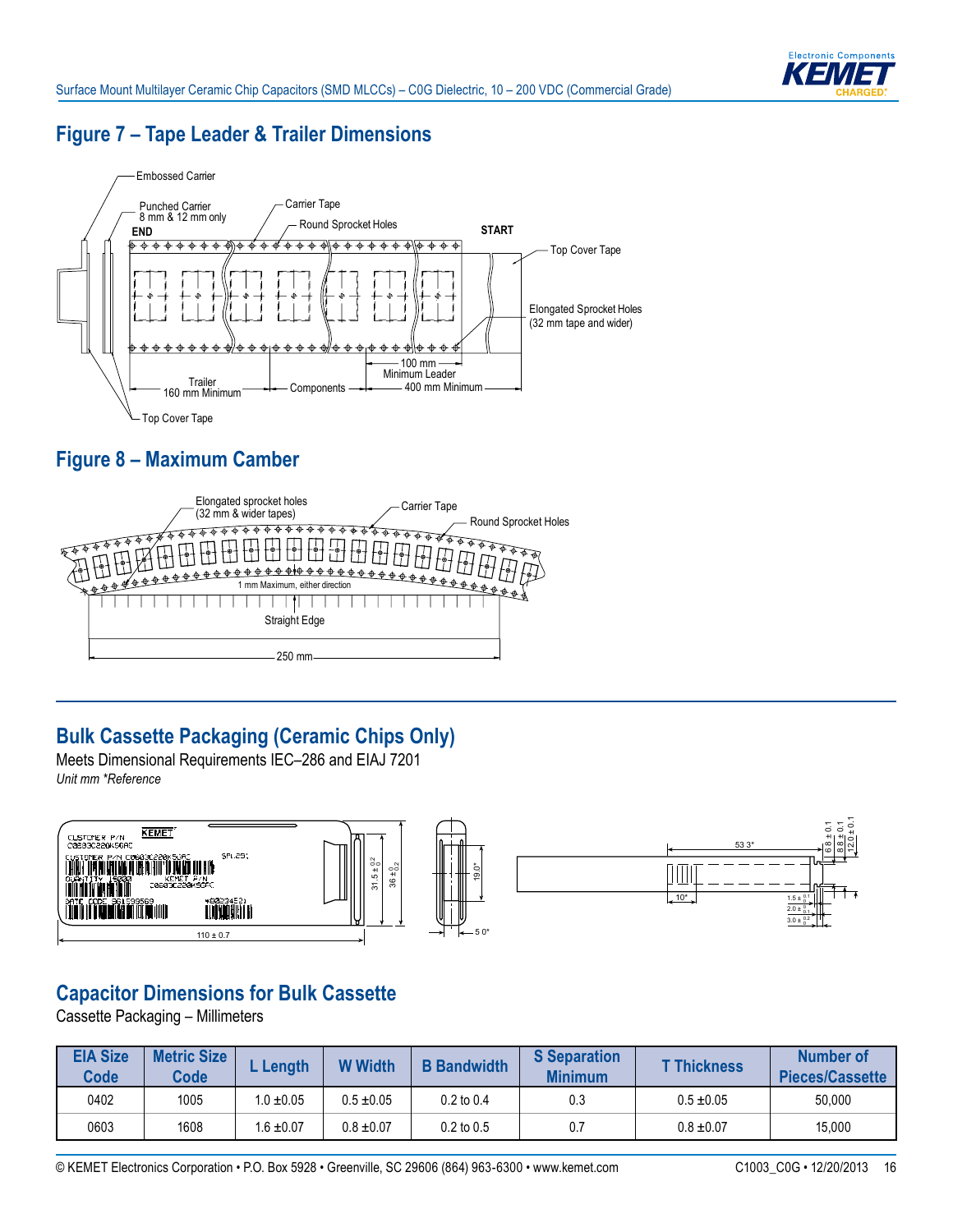Surface Mount Multilayer Ceramic Chip Capacitors (SMD MLCCs) – C0G Dielectric, 10 – 200 VDC (Commercial Grade)



#### **KEMET Corporation World Headquarters**

2835 KEMET Way Simpsonville, SC 29681

Mailing Address: P.O. Box 5928 Greenville, SC 29606

www.kemet.com Tel: 864-963-6300 Fax: 864-963-6521

#### **Corporate Offices** Fort Lauderdale, FL Tel: 954-766-2800

### **North America**

**Southeast** Lake Mary, FL Tel: 407-855-8886

**Northeast** Wilmington, MA Tel: 978-658-1663

**Central** Novi, MI Tel: 248-994-1030

**West** Milpitas, CA Tel: 408-433-9950

**Mexico**  Guadalajara, Jalisco Tel: 52-33-3123-2141

#### **Europe**

**Southern Europe** Paris, France Tel: 33-1-4646-1006

Sasso Marconi, Italy Tel: 39-051-939111

**Central Europe** Landsberg, Germany Tel: 49-8191-3350800

Kamen, Germany Tel: 49-2307-438110

**Northern Europe** Bishop's Stortford, United Kingdom Tel: 44-1279-460122

Espoo, Finland Tel: 358-9-5406-5000

#### **Asia**

**Northeast Asia** Hong Kong Tel: 852-2305-1168

Shenzhen, China Tel: 86-755-2518-1306

Beijing, China Tel: 86-10-5829-1711

Shanghai, China Tel: 86-21-6447-0707

Taipei, Taiwan Tel: 886-2-27528585

**Southeast Asia** Singapore Tel: 65-6586-1900

Penang, Malaysia Tel: 60-4-6430200

Bangalore, India Tel: 91-806-53-76817

*Note: KEMET reserves the right to modify minor details of internal and external construction at any time in the interest of product improvement. KEMET does not*  assume any responsibility for infringement that might result from the use of KEMET Capacitors in potential circuit designs. KEMET is a registered trademark of *KEMET Electronics Corporation.*